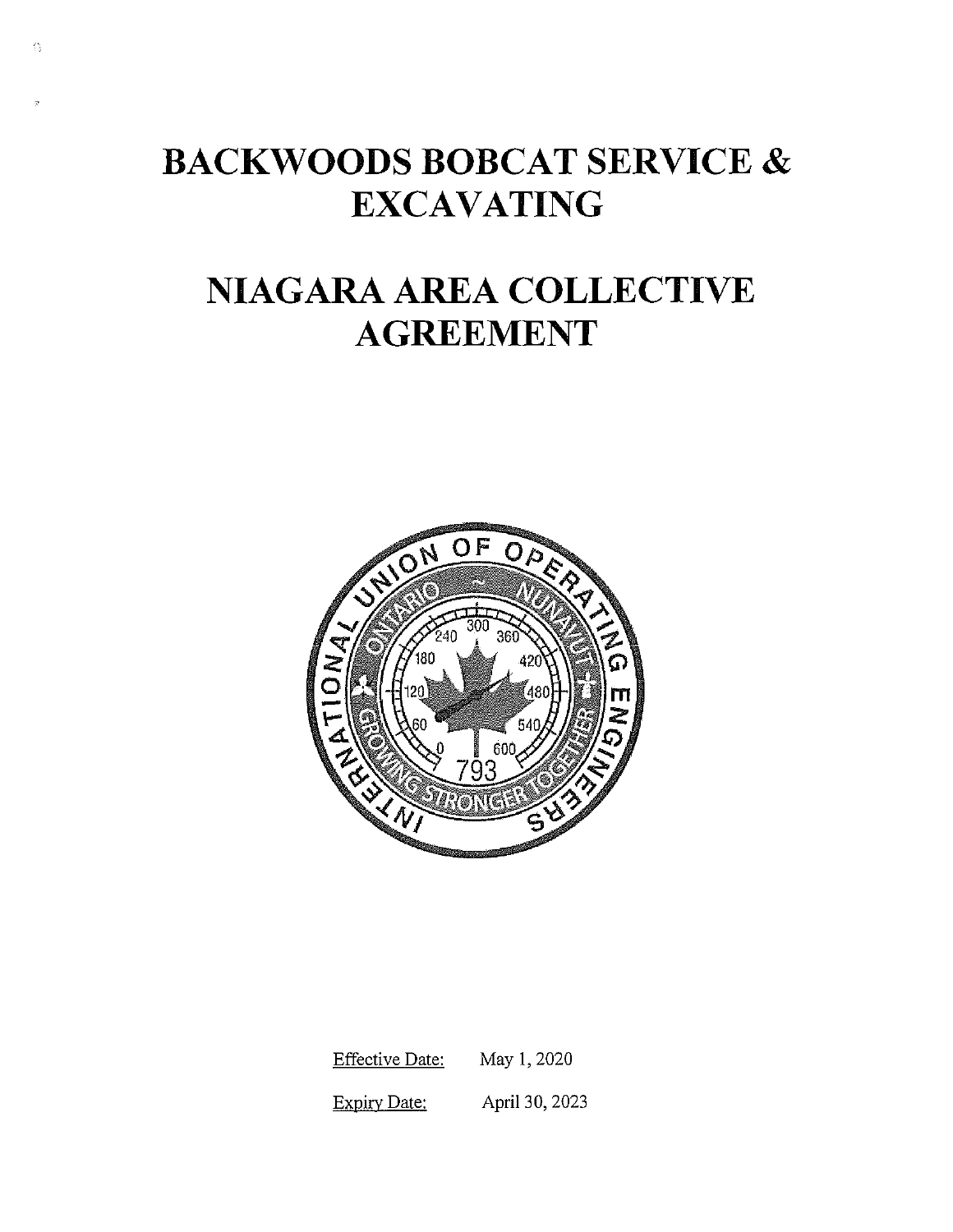| <b>ARTICLE</b> | <b>PAGE</b> |
|----------------|-------------|
|                |             |
|                |             |
|                |             |
|                |             |
|                |             |
|                |             |
|                |             |
|                |             |
|                |             |
|                |             |
|                |             |
|                |             |
|                |             |
|                |             |
|                |             |
|                |             |
|                |             |
|                |             |
|                |             |
|                |             |
|                |             |
|                |             |
|                |             |
|                |             |

# **INDEX**

# **ARTICLE**

 $\frac{1}{\beta^2}$ 

 $\begin{bmatrix} 1 & 0 & 0 \\ 0 & 0 & 0 \\ 0 & 0 & 0 \\ 0 & 0 & 0 \\ 0 & 0 & 0 \\ 0 & 0 & 0 & 0 \\ 0 & 0 & 0 & 0 \\ 0 & 0 & 0 & 0 \\ 0 & 0 & 0 & 0 & 0 \\ 0 & 0 & 0 & 0 & 0 \\ 0 & 0 & 0 & 0 & 0 \\ 0 & 0 & 0 & 0 & 0 & 0 \\ 0 & 0 & 0 & 0 & 0 & 0 \\ 0 & 0 & 0 & 0 & 0 & 0 & 0 \\ 0 & 0 & 0 & 0 & 0 & 0 & 0 \\ 0 & 0 & 0 &$ 

 $\bar{\mathcal{R}}$ 

BACKWOODS BOBCAT SERVICE & EXCAVATING May 1, 2020 – April 30, 2023<br>Page 2 of 19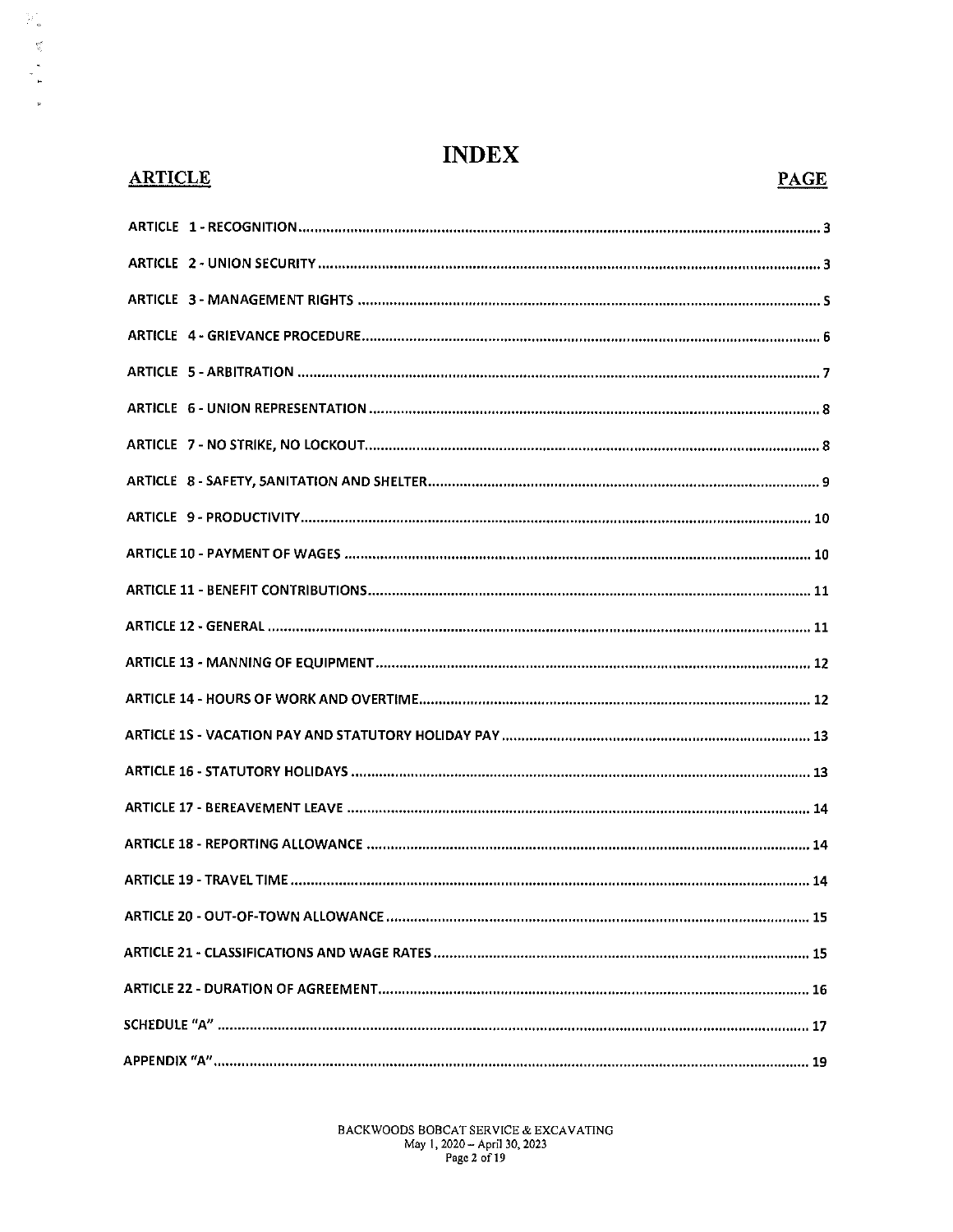# **COLLECTIVE AGREEMENT**

Between:

# **INTERNATIONAL UNION OF OPERATING ENGINEERS, LOCAL 793**

(hereinafter referred to as "the Union")

- and -

# **BACKWOODS BOBCAT SERVICE & EXCAVATING**

(hereinafter referred to as "the Employer")

**WHEREAS** the Union and the Employer are desirous of establishing a form of standard collective agreement with respect to employees of the Employer engaged in the construction industry and equipment rental within the Province of Ontario to provide uniform interpretation, application and administration of the relationship established.

#### **IT IS EXPRESSLY AGREED AND DECLARED BY AND BETWEEN THE PARTIES HERETO AS FOLLOWS:**

#### **ARTICLE 1- RECOGNITION**

**1.01** The Employer agrees to recognize the Union as the exclusive Collective Bargaining Agent for all of its employees within the Province of Ontario and the classifications contained in the schedule of wage rates hereinafter set out, save and except foremen, clerical employees, office staff, full time shop employees and security guards.

#### **ARTICLE 2 - UNION SECURITY**

- **2.01** The Employer agrees that all present employees, covered by this Agreement, shall, as a condition of employment after fifteen days from the signing of this Agreement, become and remain members, in good standing of the Union.
- **2.02** All employees hired on or after the signing of this Agreement shall as a condition of employment, become and remain Union members within fifteen (15) calendar days of the date of employment.
- **2.03** All employees in the employ of the Employer shall, when working in a position within the bargaining unit described in Article 1 hereof, be required as a condition of employment, to sign an authorization for dues check-off and assessments, and any such authorization shall be in duplicate and shall be signed by the employee concerned and duly witnessed.

The Employer agrees to recognize such check-off authorization and to deduct whatever sum may be authorized for Union dues and assessments from the first pay due each calendar month and to remit same not later than the fifteenth (15) day of the same month to the Financial Secretary of the Union.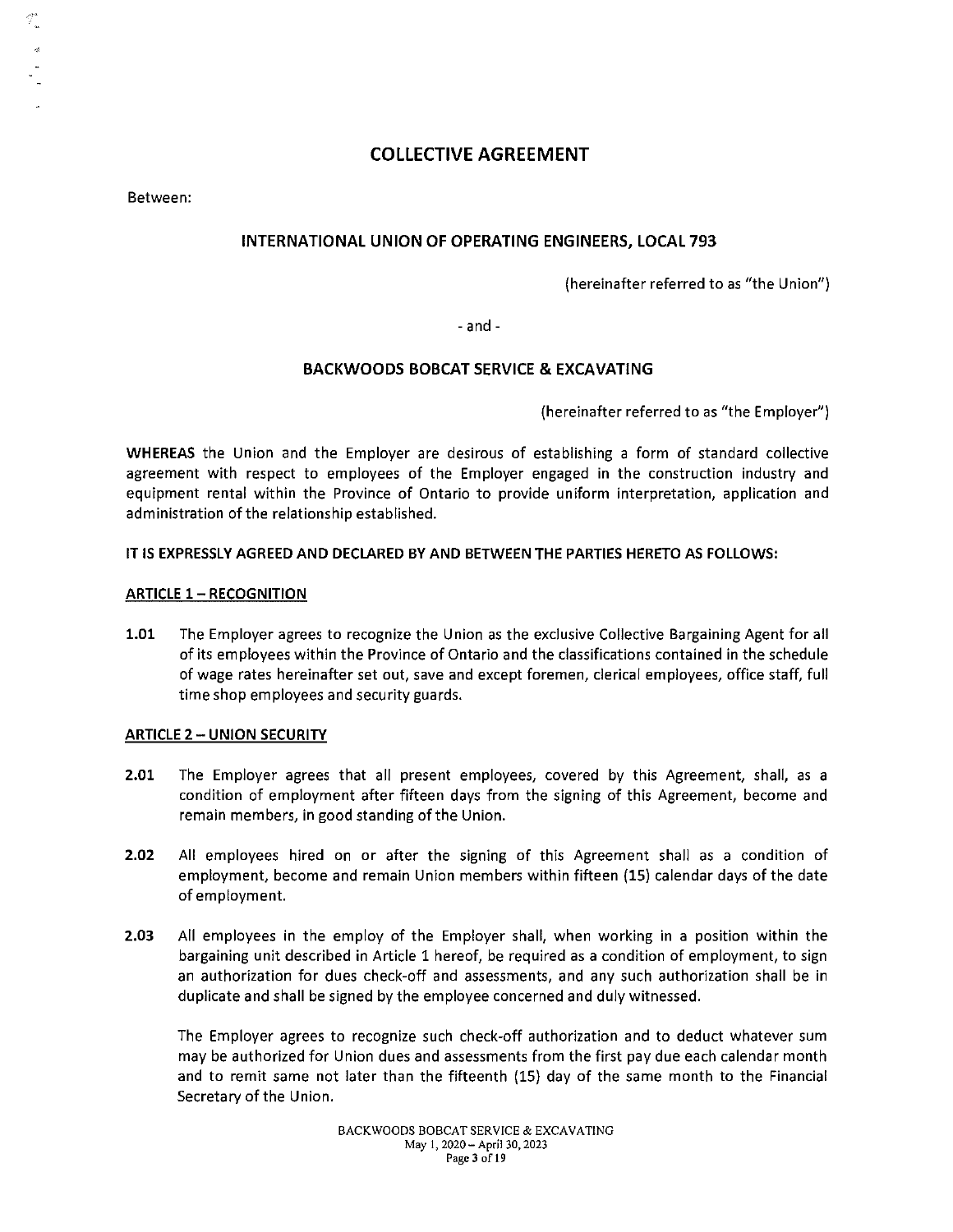#### Article  $2$  - continued...

 $\frac{1}{2}$ 

The Employer shall, when remitting such dues and assessments, name the employees from whose pay such deductions have been made and their Social Insurance Numbers, also the names of any employees who have left the employ of the Employer since the last payment, and the names of employees who have been hired by the Employer, together with their addresses and the jobs on which they are working.

The Employer agrees to deduct from each employee in the bargaining unit, working dues at the rate of two percent (2%) of the total monetary package which includes the hourly rate, vacation pay, health plan and pension plan contributions for each hour earned by each employee. Such deductions and supporting information as required under Article 11 shall be forwarded on a Reporting Form designated by the Health and Pension Plan Trustees. Such deductions shall be immediately paid to the Union by the administrator of the plans.

In circumstances where an Employer does not provide all the required supporting information as set out in the Reporting Form an administration fee of \$50.00, per incident, shall be paid by the Employer.

2.04 The Employer agrees that whenever they require personnel to perform work covered by this agreement, the Employer shall first call the area Union office for their requirements.

The Employer shall be entitled to name hire fifteen (15) operators every three months from the Union's out of work list.

The Employer may recall former employees through the Union office who have been absent from the Employer up to twelve (12) months.

- 2.05 If the Union cannot supply personnel to perform work within two (2) working days, excluding Saturday, Sundays and Holidays, the Employer may hire from any source available to them.
- 2.06 The Employer agrees to notify the Union within five (5) working days of the employees hired as per Article 2.05 above.
- 2.07 The Union and the Employer agree that at the discretion of the Union and the Employer, there may be a training period for new operators not to exceed thirty (30) days of work and during such time period, trainees may be paid fifty (SO) cents per hour less than the rates specified in this Agreement.
- 2.08 The Employer agrees to engage only those sub-contractors and equipment rentals (except equipment dealers) who are in contractual relations with the Union to perform work set out in the classifications of this Agreement or as otherwise agreed to by the parties.
- 2.09 The Employer agrees to notify the Union prior to any new jobs starting.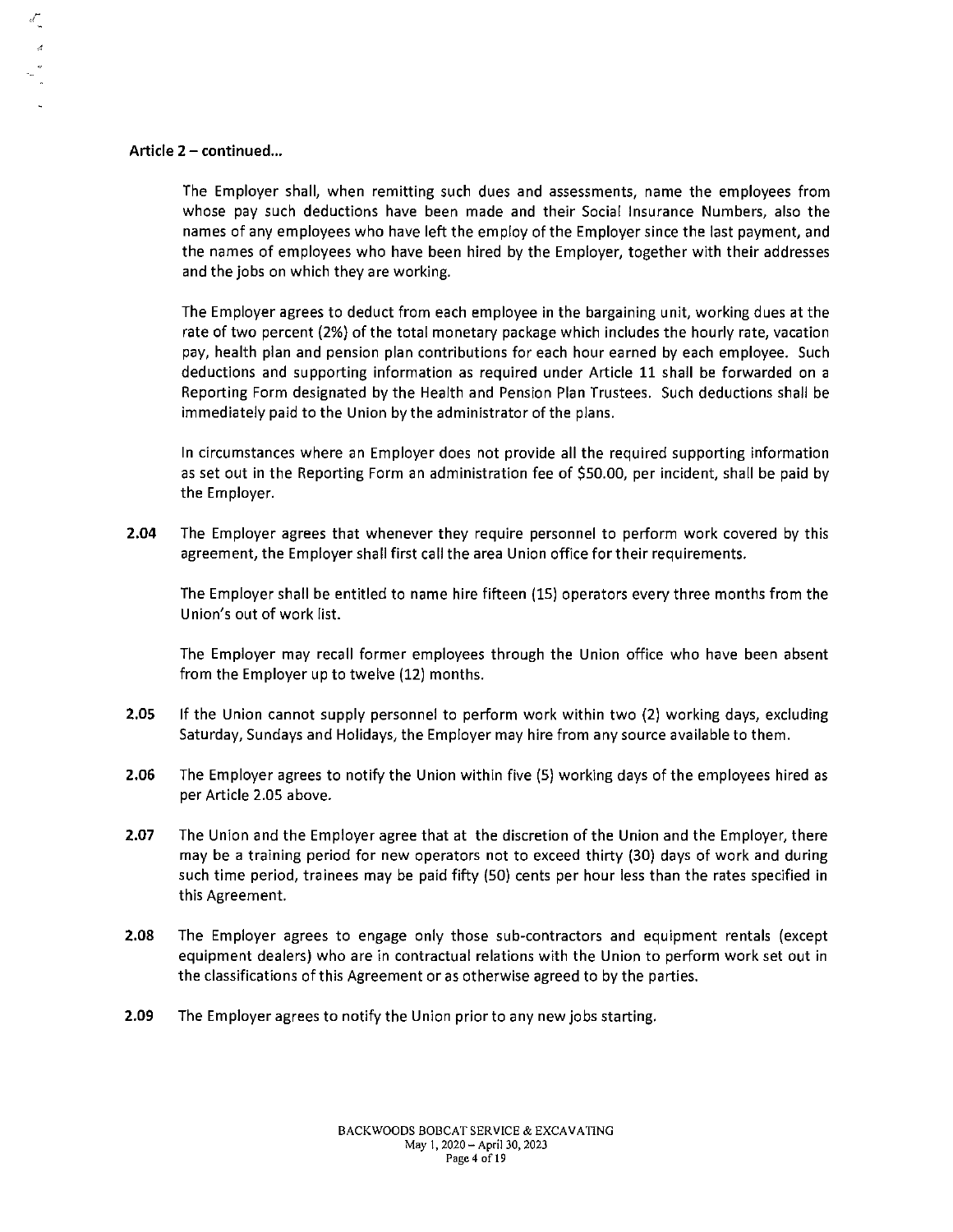#### **Article 2 - Continued ...**

### **2.10 ADVANCEMENT DUES CHECK-OFF**

Effective May 1, 2020 the Employer shall deduct fifteen cents **(\$0.20)** per hour for each hour earned by each employee covered by this Agreement for Advancement Dues. Effective May 1, 2021 the Employer shall deduct fifteen cents **(\$0.25)** per hour for each hour earned by each employee covered by this Agreement for Advancement Dues. Effective May 1, 2022 the Employer shall deduct fifteen cents **(\$0.30}** per hour for each hour earned by each employee covered by this Agreement for Advancement Dues.

The amount deducted shall be remitted together with other monthly contributions and deductions in the manner set out in this Collective Agreement.

### **2.11 LAY-OFF PROCEDURE**

In the event of lay-off of employees covered by this Agreement, the Employer shall abide by the following procedure:

- **a)** First laid-off shall be applicants for membership in the Union;
- **b)** Second laid-off shall be members of the Union from out-of-province working on permits or travel cards;
- c) Third laid-off shall be members of the Union who are in receipt of a retirement pension from the 1.U.O.E., Local 793 Pension Plan;
- d) Last laid-off shall be all other members of the Union.

#### **ARTICLE 3 - MANAGEMENT RIGHTS**

**3.01** The Union agrees that it is the exclusive function of the Employer:

**a)** To conduct its business in all respects in accordance with its commitments and responsibilities, including the right to manage the jobs, locate, extend, curtail or cease operations, to determine the number of operators required at any or all locations, to determine the kinds and location of machines, tools and equipment to be used and the schedules of production, to judge the qualifications of the employees and to maintain order, discipline and efficiency.

**b)** To hire, discharge, classify, transfer, promote, demote, lay-off, suspend or otherwise discipline employees, provided that a claim by an employee that they have been discharged without reasonable cause shall be subject to the provisions of the Grievance Procedure.

c) To make, alter from time to time and enforce reasonable rules of conduct and procedure and to notify in writing seventy-two (72) hours prior to any changes affecting all employees of said rules or changes to said rules. It is agreed that these functions shall not be exercised in a manner inconsistent with the express provisions of this Agreement.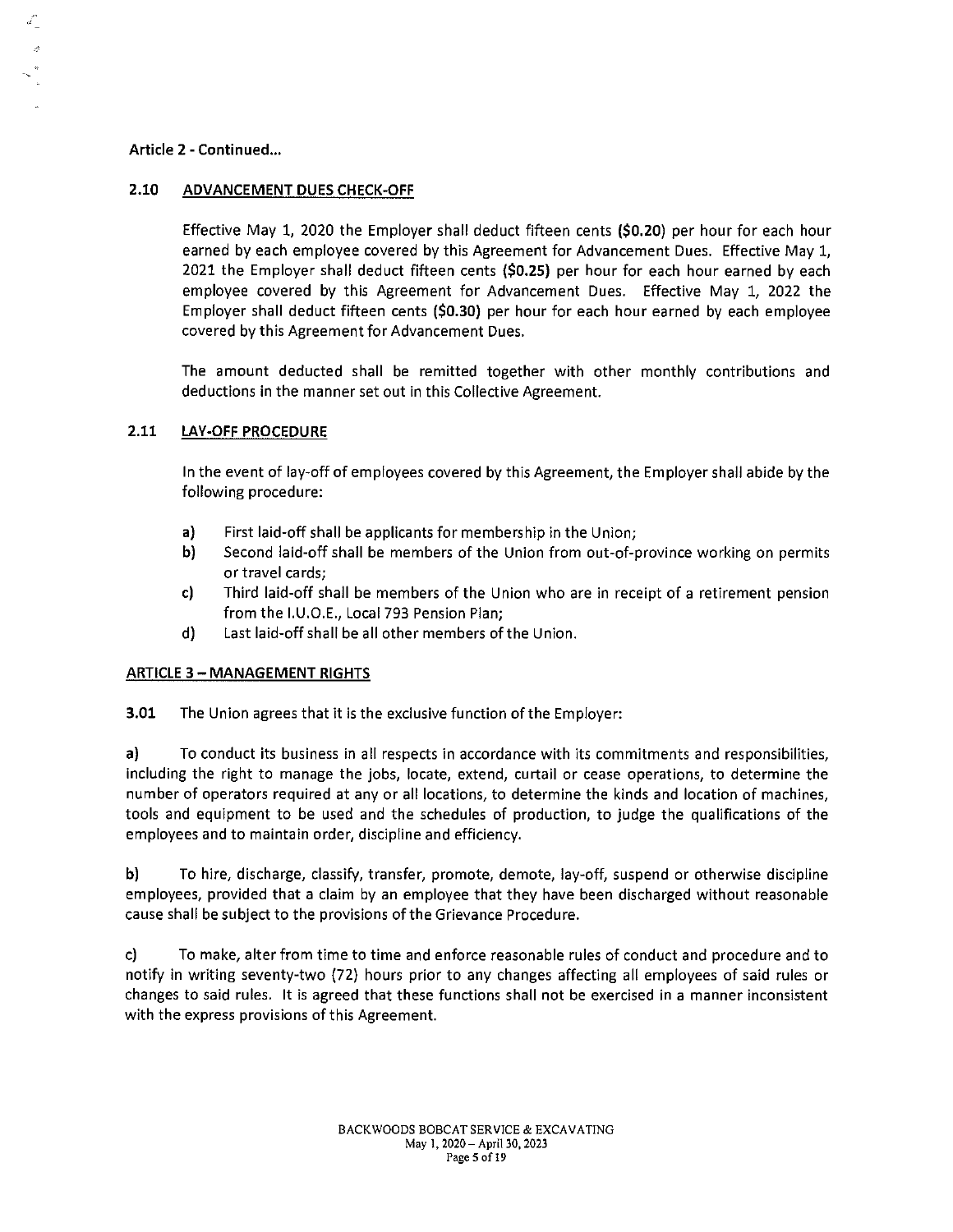#### ARTICLE 4 - GRIEVANCE PROCEDURE

- 4.01 There shall be an earnest effort on the part of both parties to this Agreement, to settle promptly through the procedure set out herein, any complaints, grievances, or disputes rising from the interpretation, application or administration of this Agreement.
- 4.02 All grievances to be dealt with under Step Two below; shall be in writing, on forms supplied by the Union and signed by the employee having such grievance.
- 4.03 Written grievances, to be valid, shall set out the nature of the grievance, the Article or Articles of the Agreement alleged to have been violated and the nature of the remedy sought and shall not be subject to change at later steps except by mutual agreement in writing with the Employer, or in the case of remedy, an Arbitrator.
- 4.04 In determining the time which is allowed in the various steps of Articles 4 and 5, Saturday, Sunday and Statutory Holidays shall be excluded and any time limits may be extended by mutual agreement in writing.
- 4.05 If advantage of the provisions of Articles 4 and 5 hereof is not taken within the time limits specified therein or as extended in writing as set out above, the grievance shall be deemed to have been abandoned and may not be re-opened.
- 4.06 The employer shall designate and name the official to whom a written grievance is submitted at Step #2.
- 4.07 It is understood and agreed that an employee does not have a grievance until the employee has discussed the matter with their foreman or other supervisory personnel acting in this capacity and given the Employer an opportunity of dealing with the complaint. The Employer's decision shall be made known to said employee within forty-eight (48) hours. Grievances properly arising under this Agreement shall be adjusted and settled as follows:

STEP 1 - Within ten (10) full working days after the circumstances giving rise to the grievance occurred or originated, the aggrieved employee and/or a Union Representative, shall present the grievance in writing to the official of the Employer named by the Employer to handle grievances at this step.

If a settlement satisfactory to the Union and employee concerned is not reached within two (2) full working days, the grievance may be presented as indicated in Step Two at any time within five (5) full working days thereafter or if the grievance involves monetary, discipline or discharge matters, not involving the interpretation of the Agreement to final and binding determination.

STEP 2 - Should no satisfactory settlement be reached within five (5) full working days after the meeting, the grievance may be submitted to arbitration.

a) The Union may process a written grievance which involves a number of employees of the Employer or the interpretation of the Agreement. Such grievance shall be commenced at STEP TWO of the above procedure.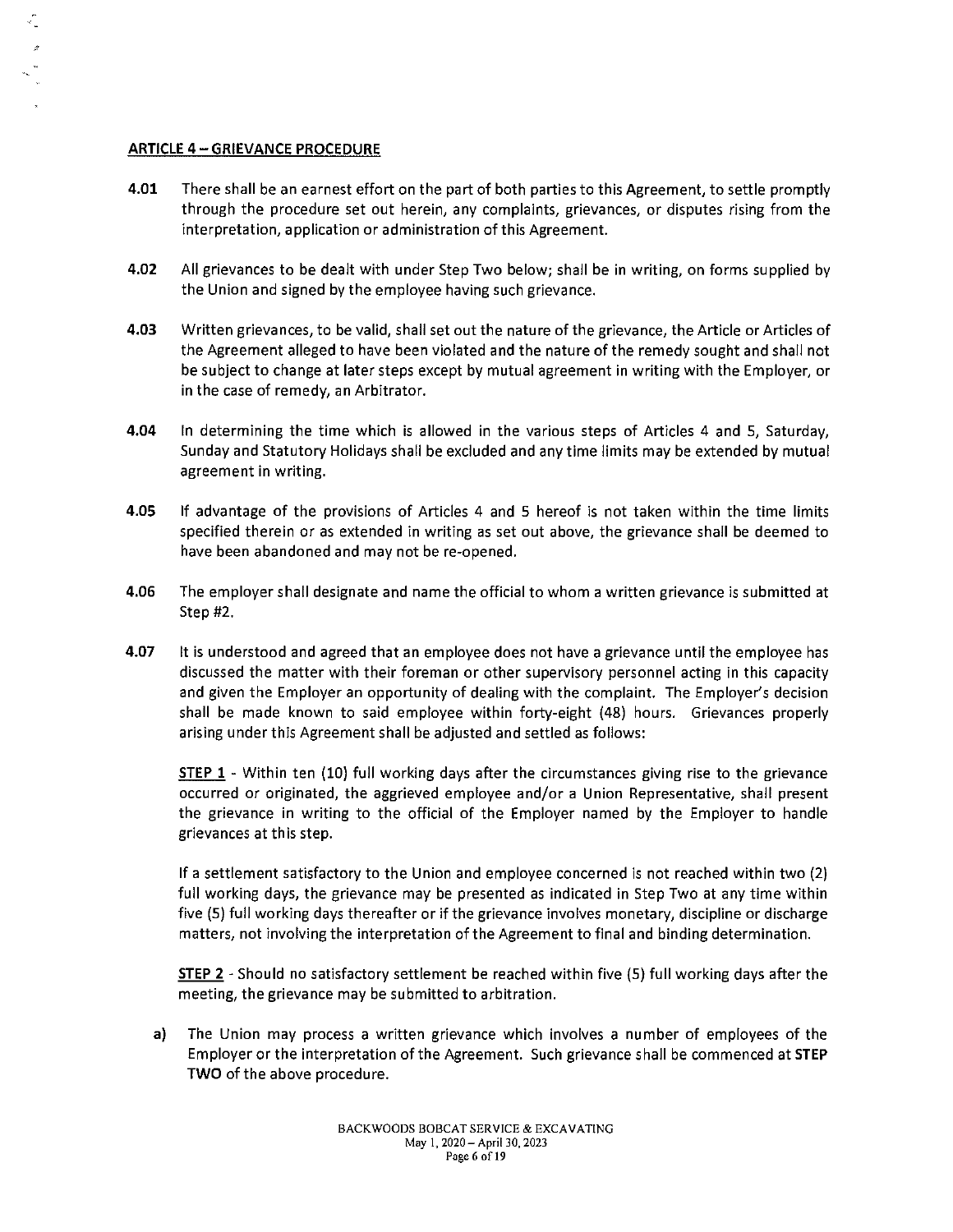#### Article 4 - Continued...

The Employer may process a written grievance alleging a violation of or the interpretation of this Agreement at STEP TWO of the above procedure.

Such grievances shall be commenced at STEP TWO within ten (10) full working days after the circumstances giving rise to the grievance occurred or originated.

- b) No decision or settlement involving any grievance which has been dealt with at STEP ONE above, other than grievances which have been properly referred to final and binding determination, shall be used by any party as a precedent in future cases and shall be treated as only applicable to the grievance in question.
- 4.08 Notwithstanding the above, a grievance concerning wages and fringe benefits may be presented within thirty (30) days after the circumstances giving rise to the grievance occurred or originated and further provided that a grievance concerning Welfare or Pension contributions may be presented within thirty (30) days after the particulars of such grievance should have reasonably become first known to a Union Representative.

#### **ARTICLE 5 - ARBITRATION**

- 5.01 The parties to this Agreement agree that any grievance which has been properly carried through all of the steps of the Grievance Procedure outlined in Article 4 may be referred to determination by a single Arbitrator mutually agreed on by the parties or to the Ontario Labour Relations Board for final determination within twenty (20) working days after completion of STEP TWO of Article 4.07.
- 5.02 The selection of a single arbitrator shall be made within ten (10) days of the notification of desire for private arbitration submitted to either party in accordance with this procedure. In the event the parties have not agreed on an arbitrator within this period of ten (10) days or any mutually agreed to extended period, either party may submit the matter to the Minister of Labour for the appointment of an arbitrator in accordance with Section 48(4) of the *Ontario Labour Relations Act.*
- 5.03 The party who made the request for arbitration shall notify the arbitrator of their appointment within ten (10) days following such appointment.
- 5.04 In the event of any inability of the appointed arbitrator to hear the grievance, the parties shall submit the matter to another mutually agreed on arbitrator. Should the parties be unable to agree on the selection of a new arbitrator within a reasonable period of time after becoming aware of the inability of the first arbitrator to serve, the matter may be referred by either party to the Minister of Labour in the same manner as that outlined in Article 8.02, who shall appoint an arbitrator.
- 5.05 The Arbitrator shall not have the power to alter, change or ignore any of the provisions of this Agreement nor to render any decisions inconsistent with the terms and provisions of this Agreement.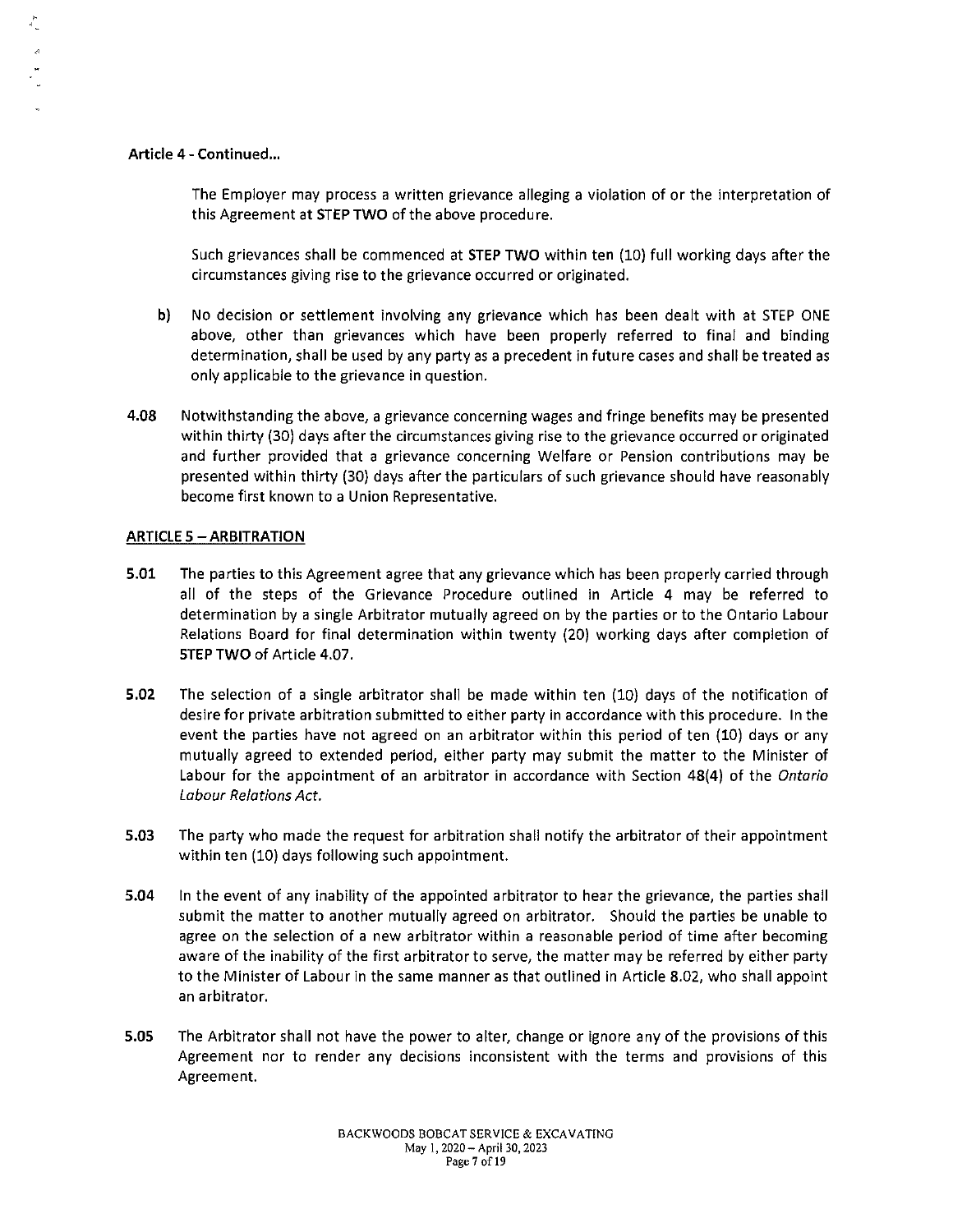#### Article 5 - Continued...

 $\mathcal{E}_{\mathbf{r}}$ 

- 5.06 The decision of the Ontario Labour Relations Board or a private Arbitrator constituted in the above manner shall be binding on the parties to this Agreement.
- 5.07 The Ontario Labour Relations Board or an Arbitrator shall not have any power to alter or change any of the provisions of this Agreement or to substitute any new provisions for any existing provisions, nor to give any decisions inconsistent with the terms and provisions of this Agreement.
- 5.08 Each of the parties to this Agreement will bear the 50% of the fees and costs of Arbitration before a private arbitrator.

#### ARTICLE 6 - UNION REPRESENTATION

- 6.01 The Employer shall not refuse permission to any representative of the Union upon request to enter the Employer's premises or job site in the administration of this Agreement provided that it does not interfere with the work.
- 6.02 The Employer agrees to recognize such reasonable number of stewards as may from time to time be appointed by the Union, but shall not be obliged to recognize such stewards until they have been informed in writing of the names of all stewards as they were appointed.
- a) The steward shall be one of the last two employees covered under the terms of this Agreement to remain working providing the steward is competent and capable of doing the remaining work. If in the event the Union Steward is laid off, the steward shall be one of the first three called back, provided the steward is competent and capable of doing the work.
- b) No discrimination shall be shown against any steward for carrying out their duties.
- 6.03 Whenever security regulations prevent access to any job or project the Employer or their representative will give all possible assistance to the Business Representative to obtain the necessary pass or permission to gain access to such job or project.
- 6.04 In the event a meeting is held at which discipline will be administered, the employee may request the presence of a steward or business representative.

#### ARTICLE 7 - NO STRIKE, NO LOCKOUT

- 7.01 During the term of this Agreement the Union agrees that there shall be no strike and the employer agrees that there shall be no lockout.
- **7.02** The words "Strike" and "Lockout" in this Agreement shall mean "Strike" and "Lockout" as defined in the Ontario Labour Relations Act.
- 7.03 The Union agrees it will not condone a work stoppage or observe any picket line placed on a job site for jurisdictional purposes.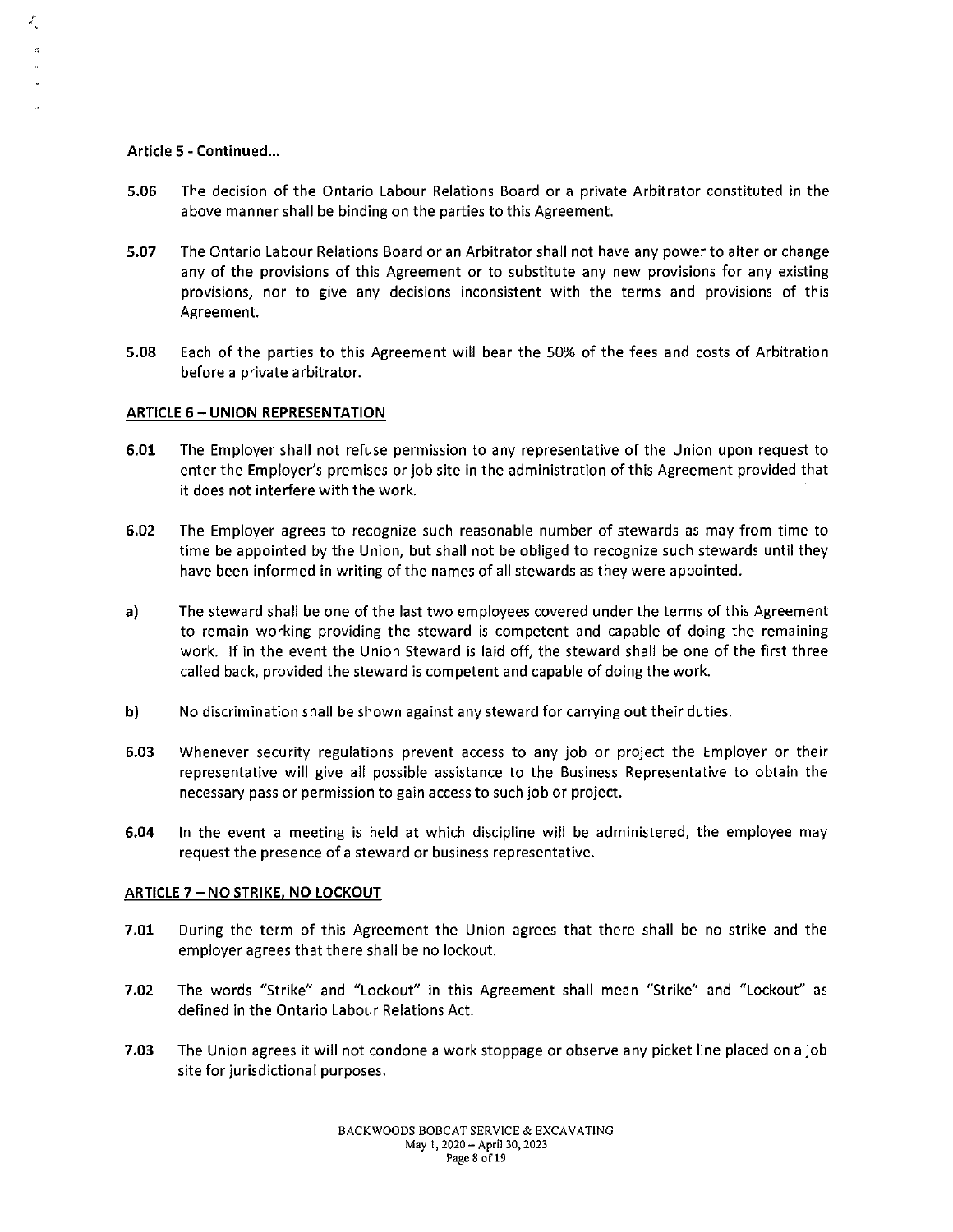#### Article 7 - Continued...

7.04 It shall not be a violation of this Agreement for an employee to refuse to cross a picket line that has been established in accordance with the Labour Relations Act.

#### ARTICLE 8 - SAFETY, SANITATION AND SHELTER

- 8.01 In co-operation with the Employer's overall program of accident control and prevention, the job steward, certified safety representative or an employee shall report to the foreman for immediate Investigation any alleged unsafe conditions, unsafe acts or violations for corrections if required. Notwithstanding the above clause, the operator will not be required to operate unsafe equipment.
- 8.02 Employees shall be provided with adequate protection from falling material and other hazards on the job, in accordance with the appropriate Safety Acts. Adequately heated enclosures or cabs for operators operating equipment shall be provided where reasonably required.
- 8.03 Every employee shall, as a condition of employment, be required to wear an approved safety helmet and the Employer agrees that such helmets may be purchased from the Employer at cost. When the Employer makes mandatory the wearing of a specific helmet it will be released on a charge-out basis.
- 8.04 Every employee shall wear suitable protective footwear. Other personal protective equipment required under abnormal conditions or during inclement weather will be supplied by the Employer. The Union recognizes the right of the Employer to economically supervise the distribution of clothing provided and will co-operate with the Employer to prevent wasteful practices.
- 8.05 The Employer, the employees and the Union agree to abide by the provisions of the appropriate safety act.
- 8.06 The Employer agrees to supply the necessary drinking water and proper sanitary facilities for both men and women where necessary, which shall be maintained in a clean and sanitary condition by the employees and the Employer and if the Employer fails to meet these provisions, employees will not be reprimanded in any way for leaving the job site in search of these facilities provided the supervisor is notified prior to leaving the job site.
- 8.07 Suitable and adequately heated shelter for operators to eat their lunch shall be provided by the Employer, with table and seating space, which shall be maintained in a clean and sanitary condition by the employees and the Employer.
- 8.08 In the event contaminated soil or materials are being removed and contaminates are present, the Employer shall ensure all tests are done prior to and notification in writing be given to the certified safety representatives for this Union to ensure the safety of the operators performing the work.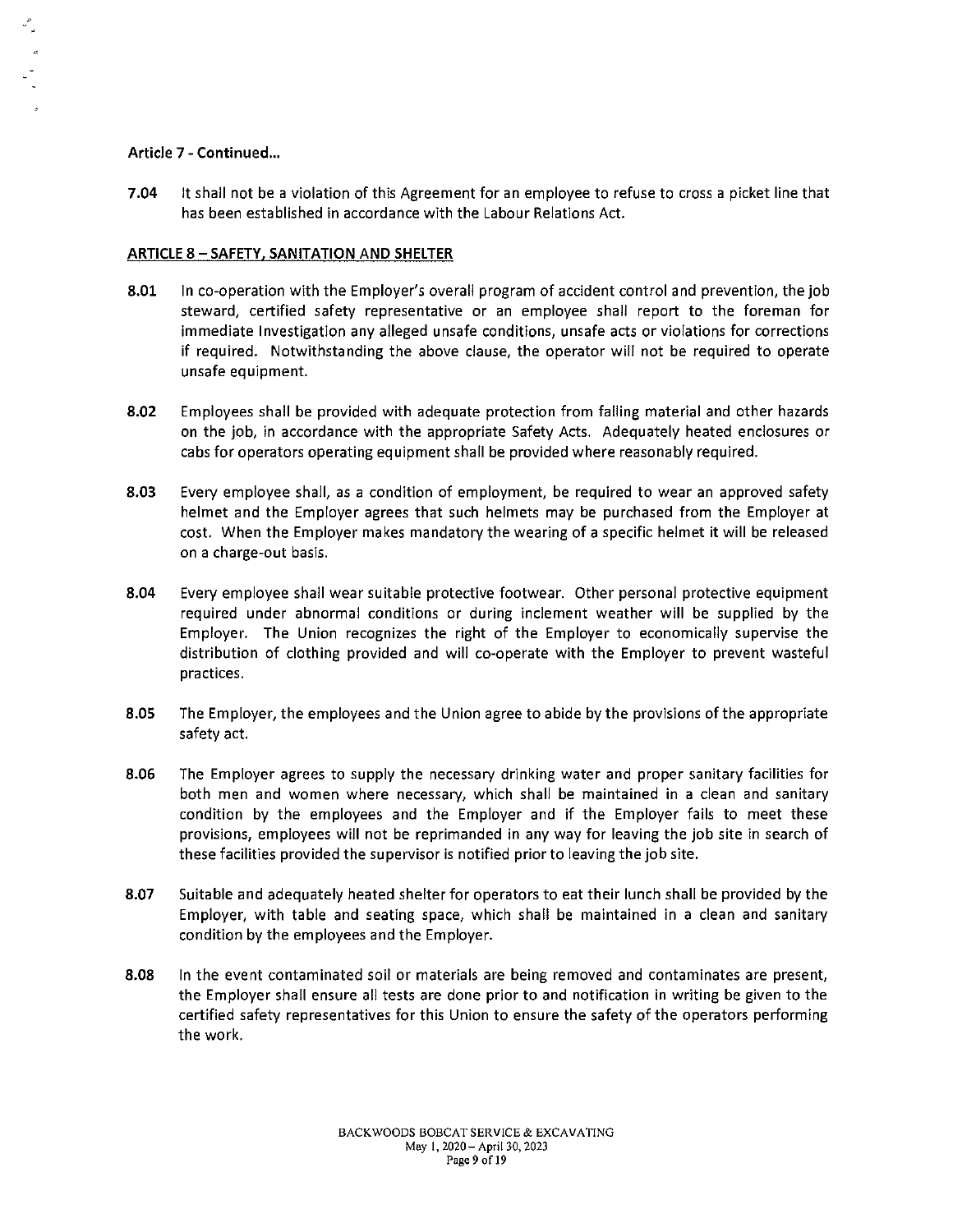#### Article 8 - Continued...

- 8.09 The parties jointly acknowledge the importance of health and safety on jobsites, which includes that all employees reporting to work fit to perform their duties and free of impairment for any reason from drugs and alcohol for the duration of the entire shift. The Employer and the Union express their joint determination to deal cooperatively and constructively with the problem of substance abuse and misuse having regard to human rights consideration's and employer safety concerns. This right includes but is not limited to making referrals to the DeNovo Treatment Centre and/or other employee assistance programs.
- 8.10 Employer DeNovo Treatment Centre Contribution Effective May 1, 2020, the Employer shall contribute two cents (\$0.02) per hour to the Health Plan for each hour earned by each employee in their employ as a DeNovo Treatment Centre contribution to be submitted with the Health and Pension Fund payments herein provided.

#### **ARTICLE 9 - PRODUCTIVITY**

9.01 The Union and the Employer recognize the mutual value of improving by all proper and reasonable means the productivity of the individual operators and both will undertake individually and jointly to promote such increased productivity.

#### ARTICLE 10- PAYMENT OF WAGES

- 10.01 Wages shall be paid weekly no later than Thursday by cash or cheque or direct deposit at the option of the Employer, during working hours and shall be accompanied by a statement outlining hours of work, overtime hours, vacation pay, deductions for income tax, unemployment insurance, pensions, etc., where applicable
- 10.02 When an employee is permanently laid off, they shall receive their pay in full and Vacation Pay within four (4) working days from official receipt of final approved time sheet. Electronic submission of Record of Employment to Service Canada shall be within 5 business days of layoff. The Employer will pay the employee after four (4) working days, waiting time at the current rate of wages applicable to the regular working hours. It is understood if the Employer, within four (4) working days, mails the employee their pay, and Vacation Pay by registered mail to their last known address, the Employer is not obligated to pay waiting time.
- 10.03 When an employee quits, they shall receive their pay and their vacation pay, on the next regular pay day. Electronic submission of Record of Employment to Service Canada shall be within 5 business days.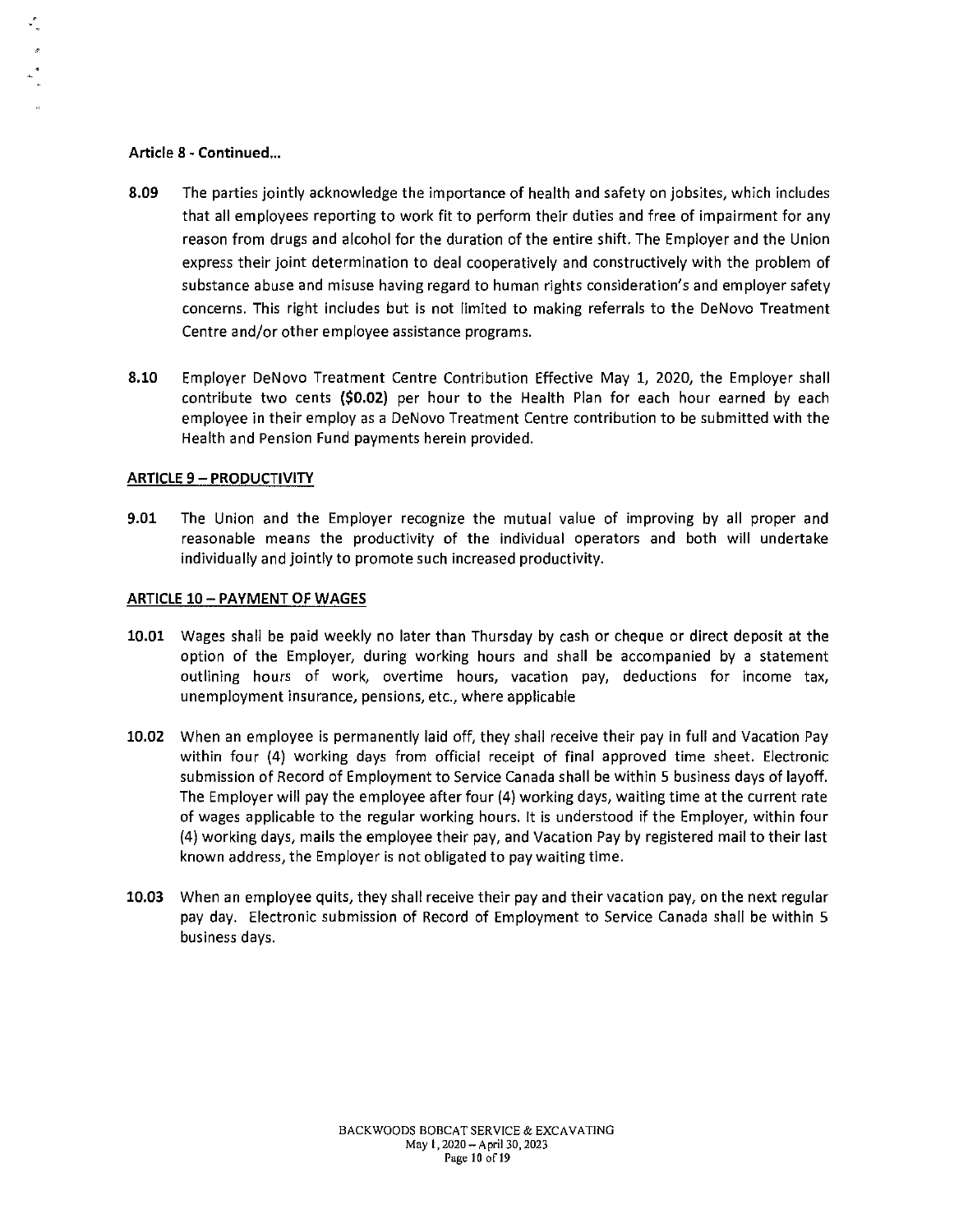#### **ARTICLE 11- BENEFIT CONTRIBUTIONS**

**11.01** Effective May 1, 2020, the Employer agrees to contribute Five Dollars & Thirty Cents (\$5.30) per hour for each hour earned by each Operating Engineer in their employ, to the Welfare Benefit Plan.

Effective May 1, 2021, this amount shall be increased to Five Dollars & Forty Cents (\$5.40) per hour for each hour earned.

Effective May **1,** 2022, this amount shall be increased to Five Dollars & Fifty Cents (\$5.50) per hour for each hour earned.

- **11.02** Effective May **1,** 2020 the Employer agrees to contribute the sum of Eight Dollars & Thirty Cents (\$8.30) per hour for each hour earned by each Operating Engineer in their employ, to the Pension Plan.
- **11.03** These monies shall be remitted in accordance with this Agreement to the Welfare Trust Fund and Pension Trust Fund which Funds shall be administered by an equal number of Trustees appointed by the Employer and an equal number of Trustees appointed by the Union.
- **11.04** All contributions shall be submitted by the 15<sup>th</sup> of the following month in which the hours have been worked and at no time shall the contributions be paid directly to the employee. If payment is over thirty (30) days late, interest at one percent (1%) per month shall be paid from the due date and in addition the delinquent Employer may be required by the Trustees of the funds to deposit with the Trustees a Two Thousand, Five Hundred Dollar **(\$2500.00)** cash bond.
- **11.05** Effective May **1,** 2020 the Employer agrees to contribute the sum of thirty cents **(\$0.30}** per hour for each hour earned by each employee covered by this Agreement to the International Union of Operating Engineers, Local 793 Training Fund.
- **11.06** Effective May 1, 2020, the Employer shall contribute Five Cents **(\$0.05)** per hour to the National Training Fund for each hour earned by each employee in their employ, to be submitted with the Pension and Health Fund payments herein provided for the purpose of developing and implementing programs established by the National Training Fund.

#### **ARTICLE 12 - GENERAL**

- **12.01** The Union will co-operate with the Employer to prevent wasteful practices.
- **12.02** The Employer will not discriminate against any employee for refusing to work overtime.
- **12.03** A bulletin board will be provided by the Employer for the use of the Union to post notices etc. but all such notices shall have the prior approval of the Employer.
- **12.04** Head sets for hearing and eye protectors, when necessary, shall be provided by the Employer to comply with the appropriate safety code or act.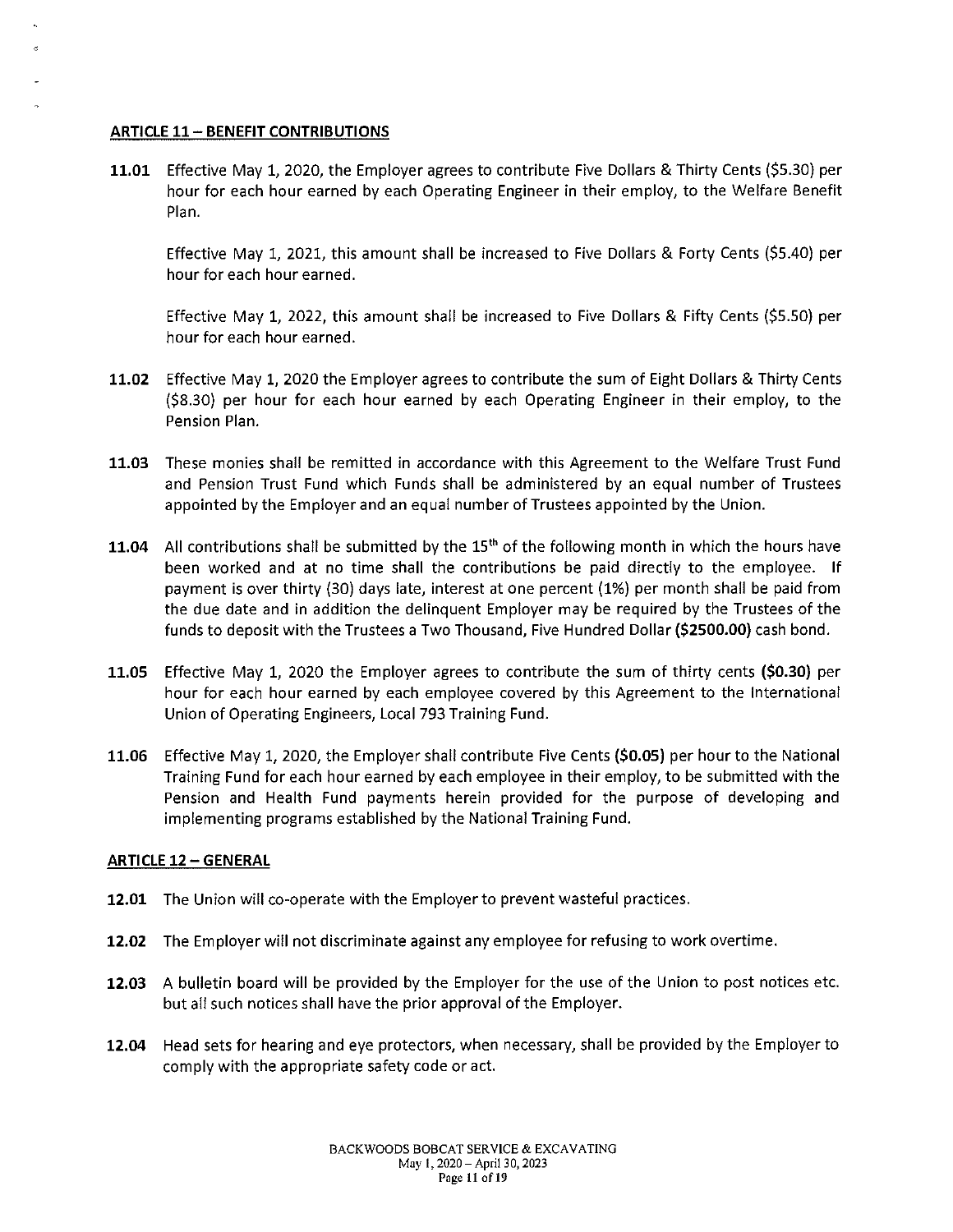#### Article 12 - Continued...

- 12.05 Rates for new types of equipment under the jurisdiction of the International Union of Operating Engineers, not appearing in the wage schedule, shall be classified and agreed on by the Union and the Employer within seven (7) days of being placed in operation.
- 12.06 Operators required to operate equipment in two-rate classifications during the same shift shall be paid the higher classification rate for that shift. Operators working under the l.C.I. Agreement and this agreement during the same day will be paid the higher classification rate for that shift.
- 12.07 It is agreed that all employees of the Employer will be permitted a rest break in each half of their respective shifts. There will be a ten (10) minute rest period before overtime commences.
- 12.08 Employees shall be allowed a minimum of one-half (1/2) hour unpaid lunch break between 11:30a.m. and 1:30p.m., and except for unusual circumstances no employee shall be required to work more than five (5) consecutive hours without a lunch break. When an employee is required to work through their lunch the Employer shall pay one-half (1/2) hour overtime during that lunch, provided it is clearly marked on the time sheet.
- 12.09 It is agreed that no employee covered by this Agreement shall receive a reduction in their rate of wages through the introduction of these articles.
- 12.10 The Employer agrees to provide a hot meal or one-half (1/2) hour at the applicable rate after two (2) hours of overtime, and a rest period after two (2) hours of overtime.
- 12.11 The Employer agrees to provide a clothing allowance of Two Hundred and Fifty Dollars (\$250.00) per year to each employee after that employee has obtained one (1) year of service working under this Agreement.

#### ARTICLE 13 - MANNING OF EQUIPMENT

13.01 All crawler type cranes with a manufacturers rating capacity of 90 tons and over shall be manned by one (1) operator and one (1) apprentice or oiler.

#### ARTICLE 14- HOURS OF WORK AND OVERTIME

- 14.01 The Employer shall apply the wage rates and conditions of the appropriate local agreement for the class and character of work being performed on all work on E.P.S.C.A. Projects, Excavation, Road, Sewer & Watermain, Pipeline, Maintenance and Building Construction projects and Heavy Engineering Sector.
- 14.02 The normal work week shall consist of fifty (50) hours per week, ten (10) hours per day Monday to Friday inclusive between the hours of 7:00a.m. and 6:00p.m., and be paid for at the regular rate of pay.
- 14.03 All hours worked other than those in 14.02 above shall be paid at the rate of time and one-half (1-1/2) times the regular rate of pay.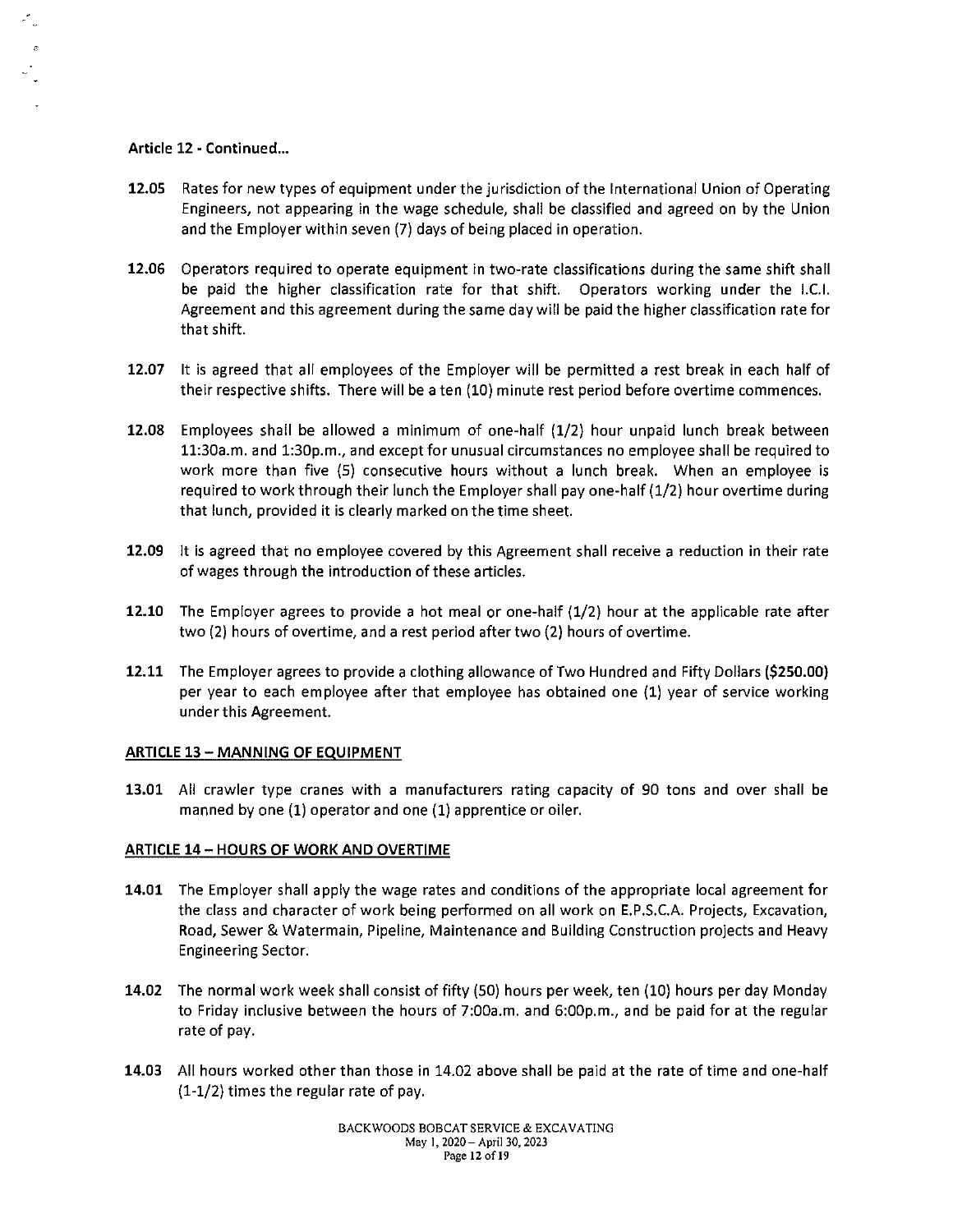#### **Article 14 - Continued ...**

 $\stackrel{\rho}{\cdot}_{\nu}$ 

- **14.04** All hours worked on Sunday and Statutory Holidays shall be paid at the rate of double (2) the regular rate of pay.
- **14.05** The standard work week for Shift Work shall be comprised of five (S) ten hour days, or fifty (50) hours per week. If less than two (2) consecutive shifts, they shall be classed as overtime as per 14.03 above. Employees must have had at least eight (8) hours off before commencement of shift otherwise Article 14.03 above shall apply. Starting and quitting times may be adjusted by mutual agreement between the Employer and the Union, as per job requirements. The shift premium will be one (1) hour per day times the straight time hourly rate and the pay stub to reflect such shift premium.
- **14.06** It is understood and agreed that the overtime pay in Article 14.03 and Article 14.04 above does not apply for the hours worked during snow removal. Double time will be paid for statutory holidays when doing snow removal.
- **14.07** Where an employee switches to a non-day shift and as a result loses a shift, **OR** when the Employee is scheduled to work short shifts on nights, the Employer will guarantee eight (8) hours.

#### **ARTICLE 15 -VACATION PAY AND STATUTORY HOLIDAY PAY**

**15.01** Vacation and Statutory Holiday Pay shall be credited weekly to each employee covered by this Collective Agreement, at the rate of 10% of the gross wages earned and income tax will be deducted weekly.

It is understood and agreed that 4% of the gross wages is to be considered Vacation Pay and 6% of the gross wages is to be in lieu of Statutory Holiday Pay.

It is further understood that Vacation Pay and Statutory Holiday pay credits will be paid to employees on termination and on the first pay day of July and November in each year.

#### **ARTICLE 16- STATUTORY HOLIDAYS**

**16.01** The following Statutory Holidays shall be observed:

| New Year's Day   Christmas Day   Boxing Day |                                | ' Labour Day | <b>Good Friday</b> |
|---------------------------------------------|--------------------------------|--------------|--------------------|
| $\vert$ Civic Day                           | Thanksgiving <b>Canada Day</b> | Victoria Day | <b>Family Day</b>  |

**NOTE:** Any additional holiday when proclaimed by the Federal and/or Provincial Government shall be observed.

Should any of the above holidays occur on a Saturday or Sunday, such holiday shall be observed on the Friday, Monday and/or Tuesday following unless changed by mutual agreement between the Employer and the Union.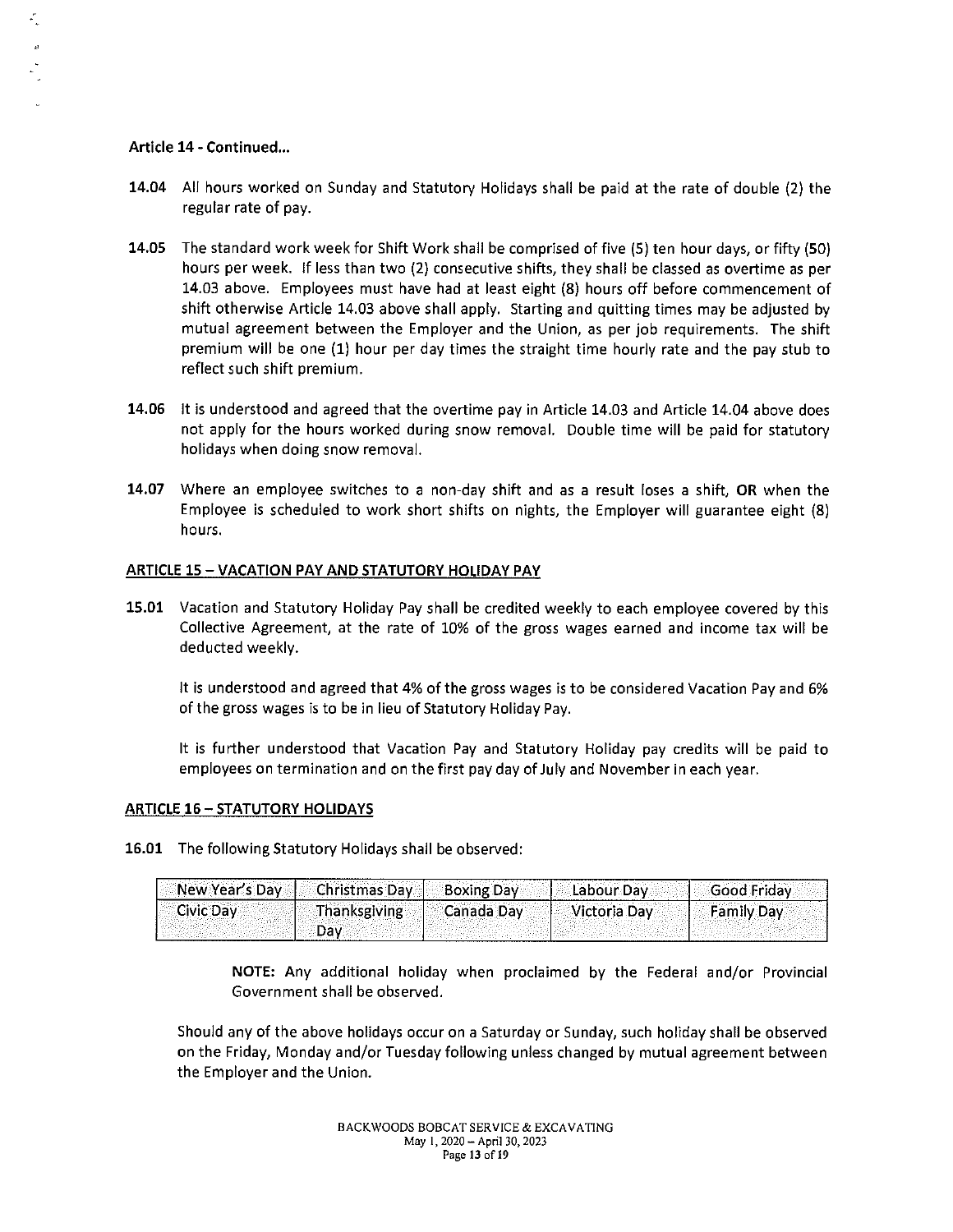#### ARTICLE 17 - BEREAVEMENT LEAVE

17.01 Employees shall be granted a maximum of four (4) days' leave of absence to arrange for and attend the funeral of the employee's father, mother, spouse, child, brother, sister, father-in-law and mother-in-law and a maximum of one day's leave of absence to attend the funeral of the employee's sister-in-law or brother-in-law. The fourth  $(4<sup>th</sup>)$  day to be paid by the Employer based on an eight (8) hour regular day.

#### **ARTICLE 18 - REPORTING ALLOWANCE**

- 18.01 An employee who reports for work at the regular starting time unless directed not to report and for whom no work is available will receive two (2) hours' pay provided the employee remains at the job if requested to do so by their supervisor.
- 18.02 An employee, who starts their regular work shift at the job-site, will receive four (4) hours pay if the job is shut down by the Employer before the employee has had an opportunity to work for four (4) hours provided the employee remains at the job if requested to do so by their **supervisor.**
- 18.03 In the event that there is a short day or week due to circumstances beyond the operators control and excluding inclement weather the Company will endeavour to find work for operators where possible.
- 18.04 The Company will endeavor during the term of this Agreement to improve the notification process.

#### ARTICLE 19 - TRAVEL TIME

- 19.01 Travel time is not paid in the Regional Municipality of Niagara. When the employees requested by the Employer to use their car in place of normal transportation supplied by the Employer, mileage will be paid beyond the free zone of sixteen (16) kilometres at the rate of Fifty cents (.50) per kilometre to the job site and return.
- 19.02 In Board Area 26, travel time is paid at the rate of Eight cents (.08) per kilometre outside of Fifty Road. When the employee is requested by the Employer to use their car in place of normal transportation supplied by the Employer, mileage will be paid beyond the free zone of sixteen (16) kilometres at the rate of Fifty cents (.50) cents per kilometre.
- 19.03 In order for mileage to be paid as indicated in both Articles 20.01 & 20.02 the employee must invoice the Employer for the mileage on standard statement form stating kilometres travelled, trip, dates and name of employer personnel authorizing the use of the employees own vehicle. Invoices to be submitted to the Employer on a trip basis or once per week and no later than seven (7) days after services are rendered.
- 19.04 When an employee is required to drive the Company vehicle from the shop to a job site in Board Area 5 and 26 and back carrying company personnel, the employee shall be paid one-half hour at their regular rate. The driver must be indicated on the time sheet.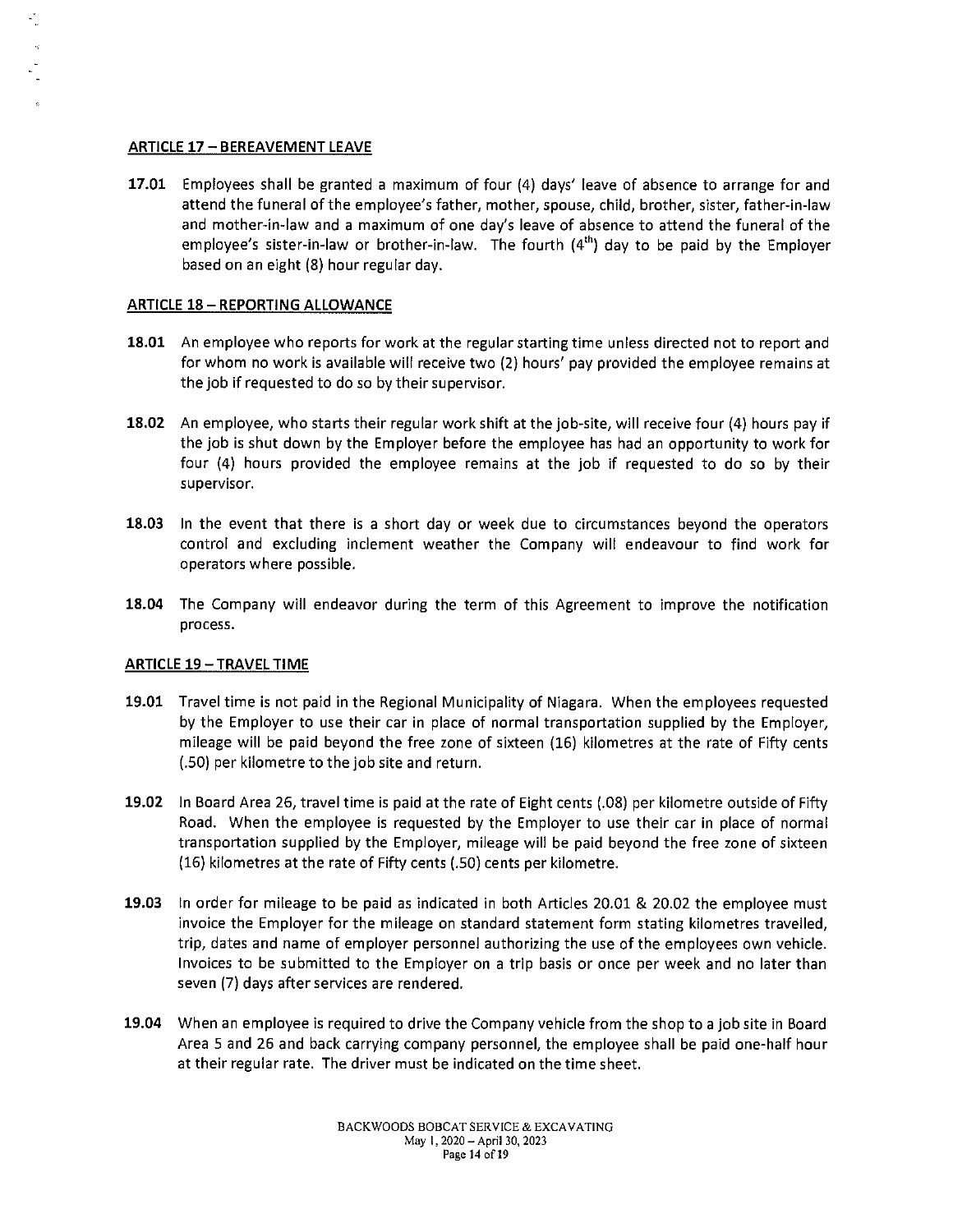#### Article 19 - Continued...

19.05 Travel time will be paid when an employee is travelling to a job site in areas other than the Regional Municipality of Niagara as follows:

| Up to 80 km -  | $1 - 1/4$ | hours |
|----------------|-----------|-------|
| Up to 100 km - | $1 - 1/2$ | hours |
| Up to 120 km - | $1 - 3/4$ | hours |
| Up to 140 km - | 2         | hours |

Travel will increase in increments of % hour per every 20 kms.

#### ARTICLE 20 - OUT-OF-TOWN ALLOWANCE

20.01 In regard to out-of-town allowances, it is understood that if the Employer requires an operator to be out of town overnight, the Employer will provide suitable room and board for the employee or an allowance of One Hundred & Sixty Dollars (\$160.00) per day (in a shared room) up to a one (1) month period, and One Hundred & Thirty-Five Dollars (\$135.00) per day (in a shared room) for over a one (1) month period. In the event one employee is required to have their own room, they will receive One Hundred and Ninety Dollars (\$190.00) per day.

#### ARTICLE 21-CLASSIFICATIONS AND WAGE RATES

21.01 Attached hereto as Schedule "A" to this Agreement is a schedule of Classifications and Wage Rates covering work performed in the Regional Municipality of Niagara (except the City of Nanticoke) which is hereby made a part of this Agreement.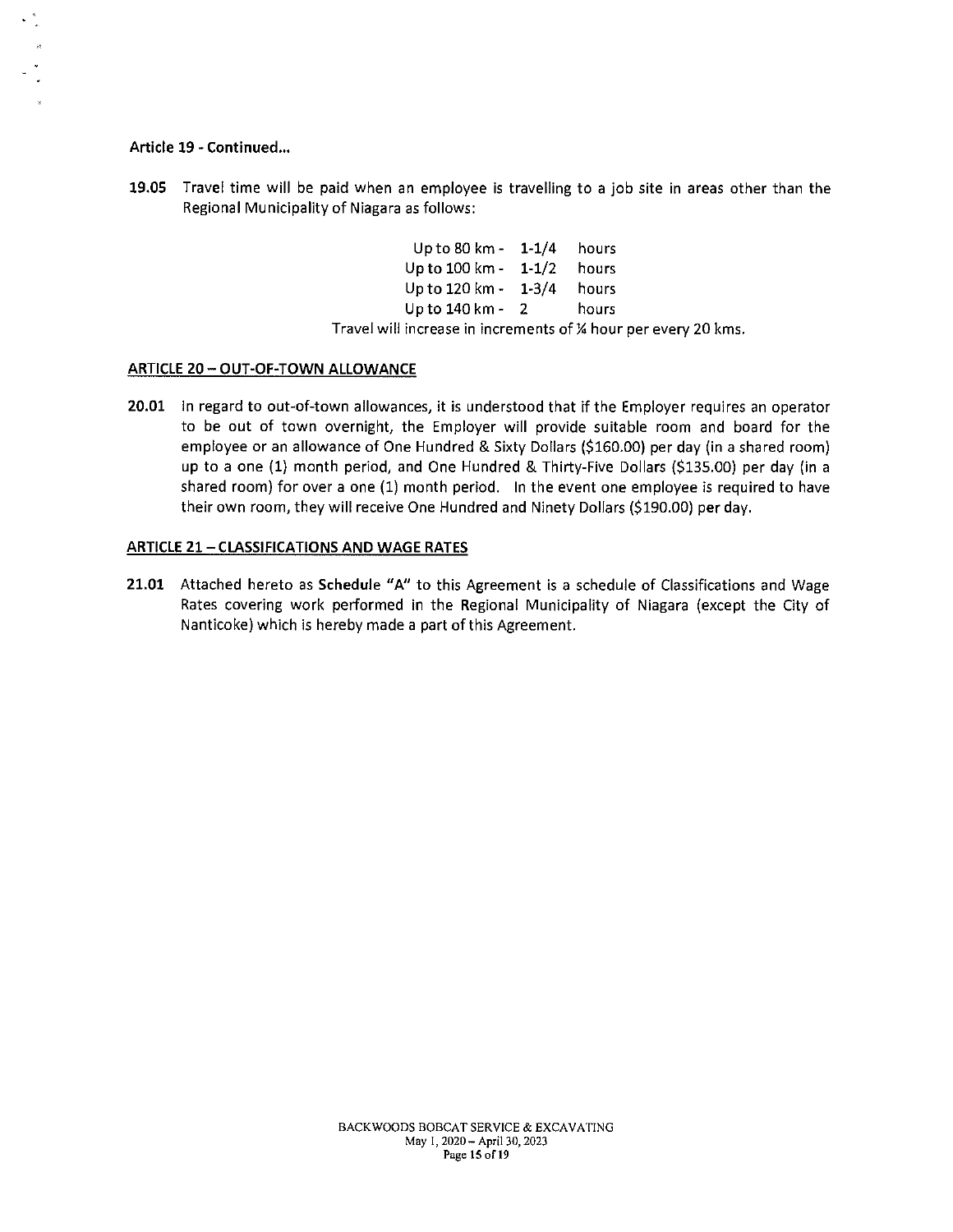#### **ARTICLE 22 - DURATION OF AGREEMENT**

**22.01** This Agreement shall be effective May 1, 2020 and shall continue in effect until April 30, 2023 and shall continue automatically thereafter for annual periods of one year each unless either party notifies the other in writing within the period of sixty (60) days immediately prior to the annual expiration date that it desires to amend the Agreement. Negotiations shall begin within fifteen (15) days following notification for amendment as provided in the preceding paragraph.

If, pursuant to such negotiations, an agreement is not reached on the renewal or amendment of this Agreement, or the making of a new agreement prior to the current expiry date, this Agreement shall continue in full force and effect until a new agreement is signed between the parties, or until conciliation proceedings prescribed under the Ontario Labour Relations Act, have been completed whichever date should first occur.

**IN WITNESS WHEREOF** each of the parties hereto has caused this Agreement to be signed by its duly authorized representatives as of the date and year first above written.

DATED THIS Z.<sup>2</sup> day of 5an way 2021.

SIGNED ON BEHALF OF: SIGNED ON BEHALF OF: **BACKWOODS BOBCAT SERVICE & EXCAVATING INTERNATIONAL UNION OF OPERATING** 

**Dochstader** 

**ENGINEERS, LOCAL 793** I

Mike Gallagher, Business Manager

Joe Redshaw, President

7948 Concession #7 R.R. #1 Grassie, ON LOR 1MO (T) 905-945-9119 ( F) 905-945-0712

Redshaw, President Dave Turple, Vice President

Rick Kerr, Treasurer

Brian Alexander, Recording-Corresponding Secretary

Recommend by: Mike VanKoughnett, Business Representative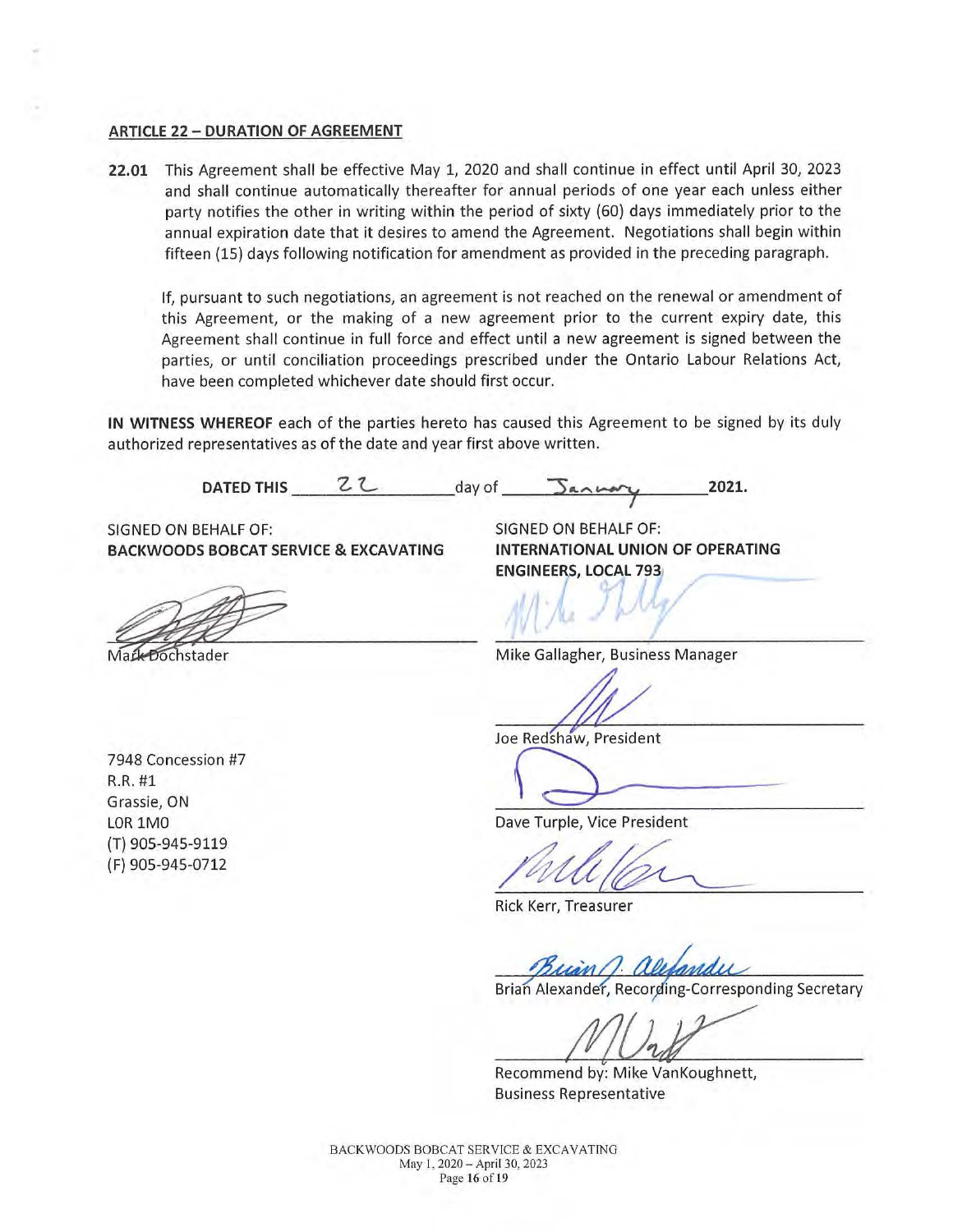# **SCHEDULE "A"**

The minimum basic wage rates for employees performing work covered by this Agreement shall be in accordance with the following schedule of work classifications and wage rates.

These work classifications are defined to establish wage rates for personnel covered by this Agreement when working in these classifications and all similar equipment working on land and water in the Regional Municipality of Niagara (except the City of Nanticoke).

It is understood and agreed that the implementation of the following wage schedule shall not result in the reduction of the hourly rate of any present employee. The rates of wages shall be effective on the dates indicated.

1. (A) Engineers operating Cranes with a manufacturer's rating of 70 tons and over, Working Foreman, boom truck (15 Ton and over)

| Date        | Wage    | <b>Nacation Pav</b> | Benefit Plan | <b>Pension Plan</b> | Total Package |
|-------------|---------|---------------------|--------------|---------------------|---------------|
| May 1, 2020 | \$33.34 | \$3.33              | \$5.30       | \$8.30              | S50.27        |
| May 1, 2021 | \$34.20 | \$3.42              | <b>S5.40</b> | \$8.30              | S51.32        |
| May 1, 2022 | \$35.06 | \$3.51              | \$5.50       | \$8.30              | \$52.37       |

1. (B) Engineers operating crawler cranes, mobile cranes, self-erecting cranes, piledrivers, caisson boring machines. boom truck (under 15 Ton), spider crane

| Date        | Wage    | Vacation Pay | Benefit Plan | <b>Pension Plan</b> | Total Package |
|-------------|---------|--------------|--------------|---------------------|---------------|
| May 1, 2020 | \$32.44 | \$3.24       | \$5.30       | \$8.30              | S49.28        |
| May 1, 2021 | \$33.30 | \$3.33       | S5.40        | \$8.30              | \$50.33       |
| May 1, 2022 | \$34.16 | \$3.42       | <b>S5.50</b> | \$8.30              | \$51.38       |

2. Engineers operating crawler backhoes, gradalls, shuttle buggy, pitman type cranes, graders, fine grade dozer, mechanics and welders, asphalt plant operator, self-propelled hydraulic drills, directional boring machine, asphalt spreader, asphalt grinders and snooper truck.

| <sup>1</sup> Date | Wage    | <i>Vacation Pay</i> | <b>Benefit Plan</b> | <b>Pension Plan</b> | <b>Total Package</b> |
|-------------------|---------|---------------------|---------------------|---------------------|----------------------|
| May 1, 2020       | \$31.44 | \$3.14              | S5.30               | \$8.30              | \$48.18              |
| May 1, 2021       | \$32.30 | \$3.23              | S5.40               | \$8.30              | S49.23               |
| May 1, 2022       | \$33.17 | \$3.31              | S5.50               | \$8.30              | S50.28               |

3. Engineers operating bulldozers, front-end loaders, industrial tractors with backhoe and all other attachments, crawler tractors, crawler tractor and scraper, self-propelled scrapers, side-boom, curb machines, asphalt roller, Dozer 815 type.

| Date        | Wage    | Vacation Pav | Benefit Plan | <b>Pension Plan</b> | <b>Total Package</b> |
|-------------|---------|--------------|--------------|---------------------|----------------------|
| May 1, 2020 | \$31.14 | \$3.11       | S5.30        | \$8.30              | S47.85               |
| May 1, 2021 | \$32.00 | \$3.20       | S5.40        | \$8.30              | S48.90               |
| May 1, 2022 | \$32.86 | \$3.29       | \$5.50       | \$8.30              | S49.95               |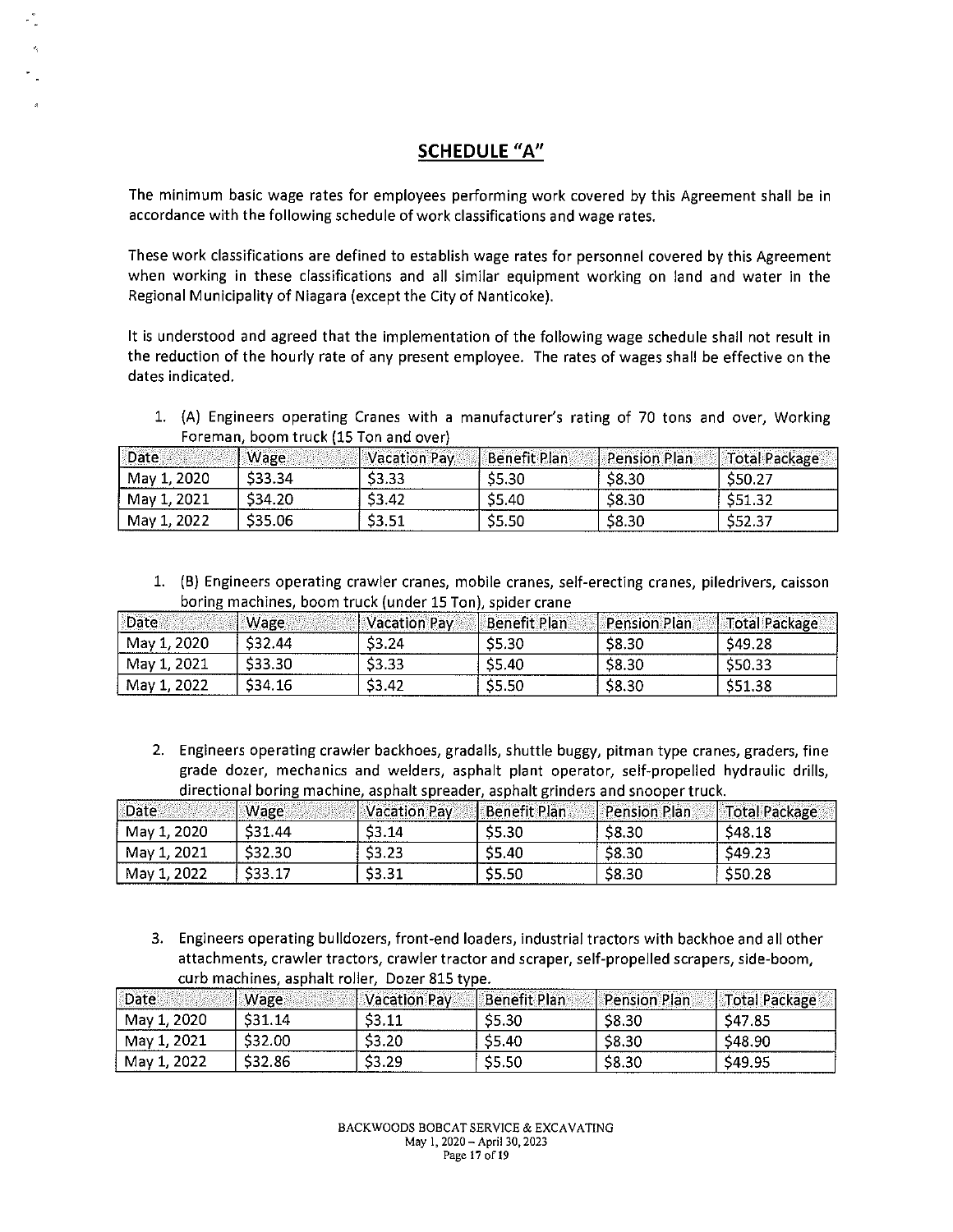# **SCHEDULE "A" Continued ...**

 $\frac{1}{\sqrt{2}}$ 

4. Engineers operating bobcat skid steer front-end loader with all attachments, Kubota type

| backhoe with all attachments, trenchers, off highway type rock and earth hauling vehicle. |         |              |                     |                     |               |
|-------------------------------------------------------------------------------------------|---------|--------------|---------------------|---------------------|---------------|
| Date                                                                                      | Wage    | Vacation Pay | <b>Benefit Plan</b> | <b>Pension Plan</b> | Total Package |
| May 1, 2020                                                                               | \$29.68 | \$2.97       | \$5.30              | \$8.30              | \$46.25       |
| May 1, 2021                                                                               | S30.55  | \$3.05       | S5.40               | \$8.30              | S47.30        |
| May 1, 2022                                                                               | \$31.41 | 53.14        | 55.50               | \$8.30              | \$48.35       |

5. Engineers operating self-propelled roller, packer - rubber tired, sheepsfoot on grade or backfill, farm tractor, pump 6"and over.

| <b>Date</b> | Wage                | Vacation Pay | Benefit Plan | <b>Pension Plan</b> | Total Package |
|-------------|---------------------|--------------|--------------|---------------------|---------------|
| May 1, 2020 | S27.65              | \$2.77       | S5.30        | \$8.30              | \$44.02       |
| May 1, 2021 | S <sub>28</sub> .52 | \$2.85       | S5.40        | \$8.30              | S45.07        |
| May 1, 2022 | S29.38              | \$2.94       | S5.50        | \$8.30              | \$46.12       |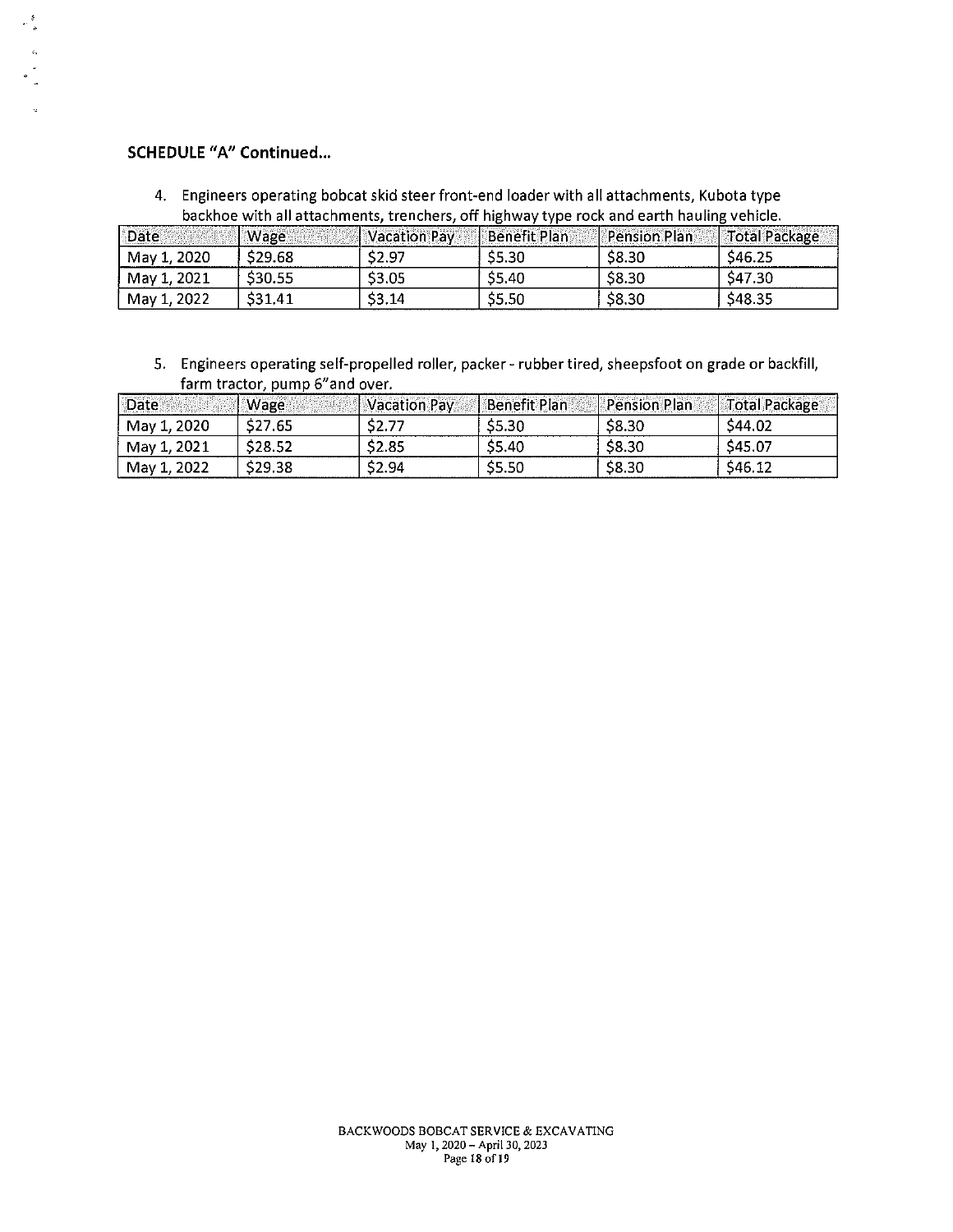# **APPENDIX "A"**

**ARTICLE 11** requires that the Employer shall make a single monthly payment to an independent administrator appointed by the Trustees of the Health Plan and the Pension Plan for contributions owing to the two plans. The administrator shall be responsible for ensuring that the contributions are allocated and made on behalf of each Employer and employee to the Health Plan and the Pension Plan as follows:

# Effective May **1,** 2020:

(i) for employees with \$6,750.00 or fewer dollars in their Health Plan dollar bank;

- Eight Dollars & Thirty cents (\$8.30) to the Pension Plan
- Five Dollars and Thirty cents (\$5.30) plus retail sales tax (RST) at the applicable rate on these contributions to the Health Plan.
- (ii) for employees with more than \$6,750.00 in their Health Plan dollar bank;
	- Thirteen Dollars and Sixty cents (\$13.60) to the Pension Plan for benefits; and
	- Nil (\$0) to the Health Plan.

### Effective May **1, 2021:**

- (i) for employees with \$6,750.00 or fewer dollars in their Health Plan dollar bank;
	- Eight Dollars & Thirty cents (\$8.30) to the Pension Plan
	- Five Dollars and Forty cents (\$5.40) plus retail sales tax (RST) at the applicable rate on these contributions to the Health Plan.
- (ii) for employees with more than \$6,750.00 in their Health Plan dollar bank;
	- Thirteen Dollars and Seventy cents (\$13.70) to the Pension Plan for benefits; and
	- Nil (\$0) to the Health Plan.

#### Effective May **1, 2022:**

- (i) for employees with \$6,750.00 or fewer dollars in their Health Plan dollar bank;
	- Eight Dollars & Thirty cents (\$8.30) to the Pension Plan
	- Five Dollars & Fifty cents (\$5.50) plus retail sales tax (RST) at the applicable rate on these contributions to the Health Plan.
- (ii) for employees with more than \$6,750.00 in their Health Plan dollar bank;
	- Thirteen Dollars & Eighty cents (\$13.80) to the Pension Plan for benefits;
	- Nil (\$0) to the Health Plan.

Effective on and after May **1,** 2020, the amount of \$6,750.00 in a Member's Health Plan dollar bank noted in (i) and (ii) above shall be re-determined from time to time as determined by a duly constituted motion passed by the Board of Trustees of the International Union of Operating Engineers, Local 793 Members Life and Health Benefit Trust of Ontario, and as conveyed to the administrator.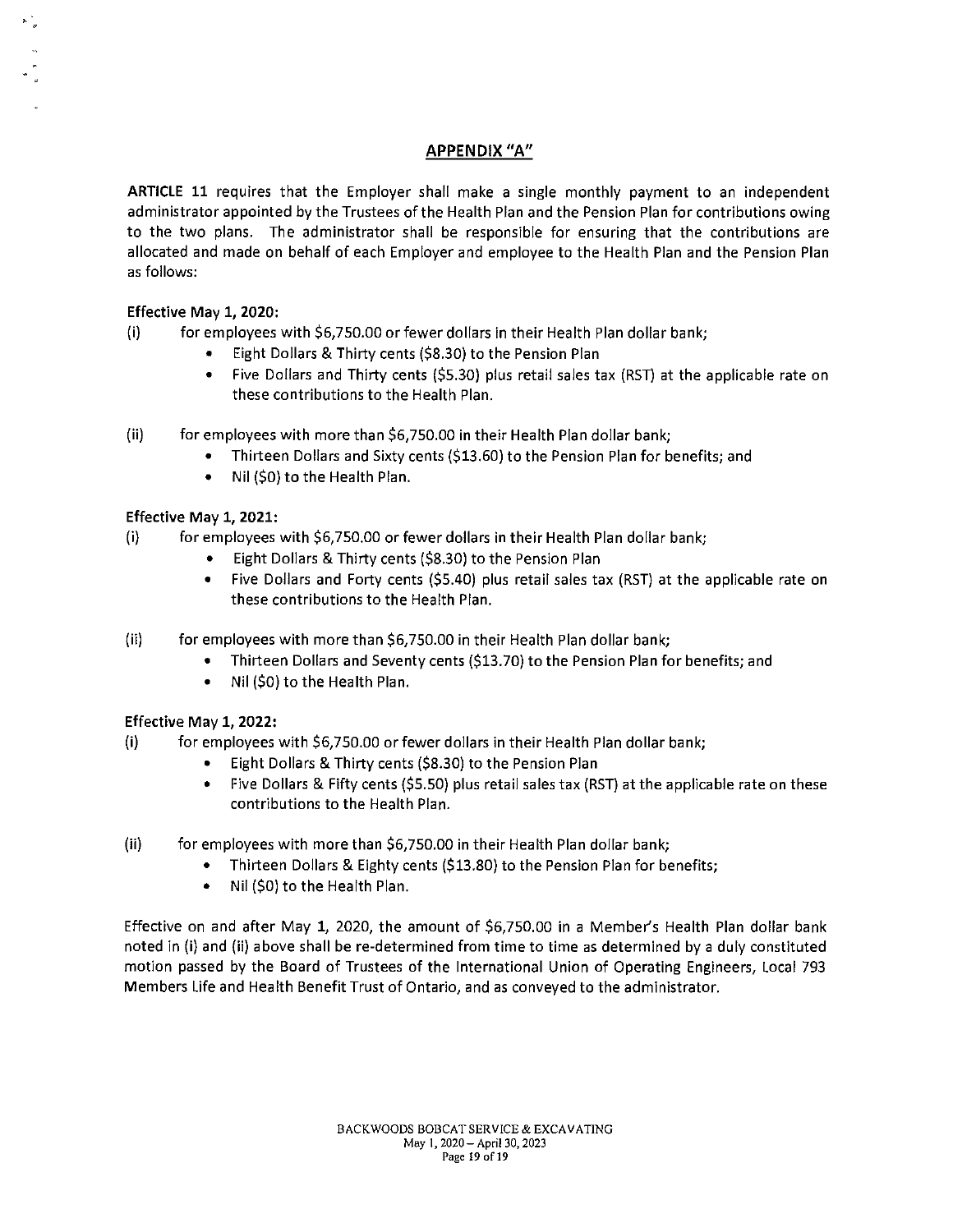Between:

## **INTERNATIONAL UNION OF OPERATING ENGINEERS, LOCAL 793**

(hereinafter referred to as "the Union")

- and -

### **BACKWOODS BOBCAT SERVICE & EXCAVATING**

(hereinafter referred to as "the Employer")

#### **RE: WELLAND CANAL WORK**

The Employer and the Union agree that all work performed on the St. Lawrence Seaway Authority (Welland Canal) shall be done under the Heavy Engineering Sector as per Schedule "H" of the Provincial Collective Agreement including work inside the lock walls. All excavation & Site Preparation work shall be done under Article 5 of Schedule "H" of the Provincial Collective Agreement.

It is further agreed that on minor projects consideration may be given where non-union contractors are the only bidders.

**DATED** at St. Catharines, this **10** day of September. 2020.

SIGNED ON BEHALF OF: SIGNED ON BEHALF OF: **BACKWOODS BOBCAT SERVICE & EXCAVATING INTERNATIONAL UNION OF OPERATING** 

Mark Dochstader

**ENGINEERS, LOCAL 793** 

Mike Van Koughnett, Business Representative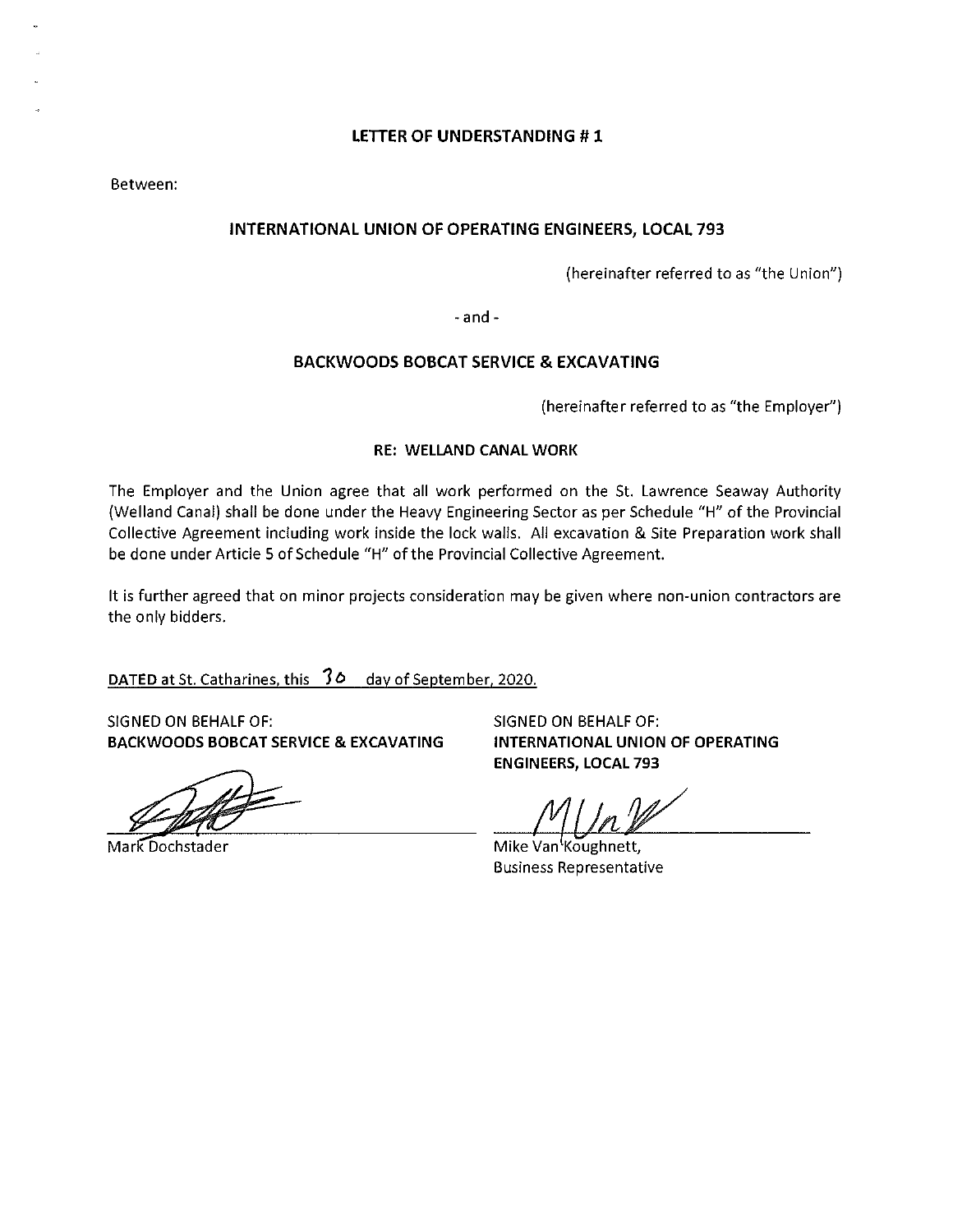Between:

# INTERNATIONAL UNION OF OPERATING ENGINEERS, LOCAL 793

(hereinafter referred to as "the Union")

- and -

### BACKWOODS BOBCAT SERVICE & EXCAVATING

(hereinafter referred to as "the Employer")

## RE: M.T.O. STRUCTURE WORK

WHEREAS the Union and the Employer are bound by the Collective Agreement between them dated May 1, 2020.

AND WHEREAS The Union and the Employer wish to provide for competitive bidding on Ministry of Transportation Structures Work.

NOW THEREFORE the parties agree as follows:

- 1 The following provisions shall apply on Ministry of Transportation Structures work:
- 2 All employees described in Paragraph 1 herein shall receive the applicable wage rates and other monetary benefits as set out in the Master Portion and Schedule "H" of the Operating Engineers Employers Bargaining Agency Agreement and the hours of work set out in Article 5.3 of Schedule "H" shall apply.
- 3 For all structures work other than those falling within the scope of the Ministry of Transportation as set out in Paragraph 1, *above,* the Union agrees to discuss possible enablement provisions with the Employer on a project by project basis.

DATED at St. Catharines, this *To* day of September, 2020.

SIGNED ON BEHALF OF: BACKWOODS BOBCAT SERVICE & EXCAVATING

ark Dochstader

Mark Dochstader

SIGNED ON BEHALF OF: INTERNATIONAL UNION OF OPERATING ENGINEERS, LOCAL 793

Mike Van Koughnett, Business Representative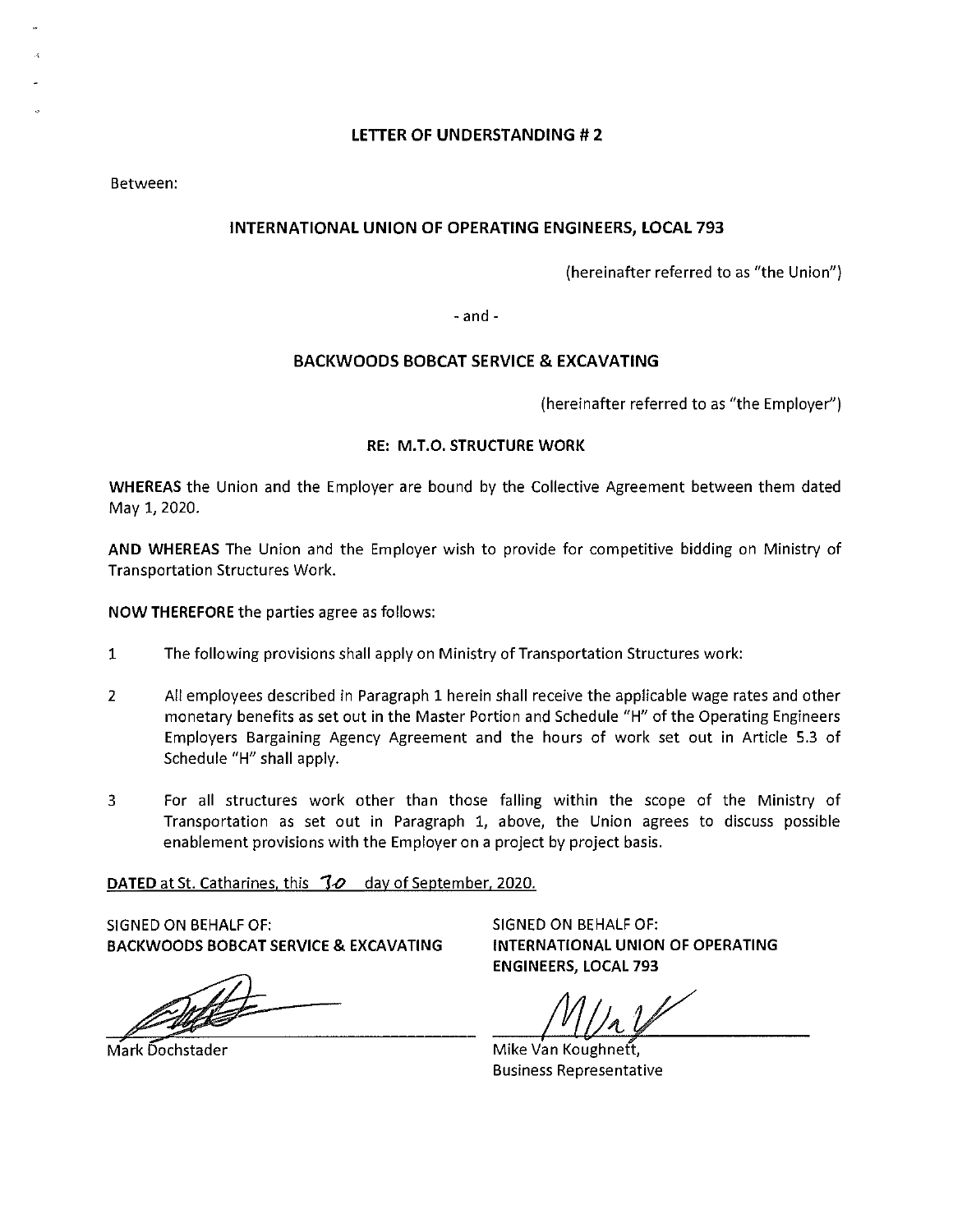Between:

### **INTERNATIONAL UNION OF OPERATING ENGINEERS, LOCAL 793**

(hereinafter referred to as "the Union")

- and -

#### **BACKWOODS BOBCAT SERVICE & EXCAVATING**

(hereinafter referred to as "the Employer")

#### **RE: EARTHMOVING APPRENTICES AND TRAINEES**

The Parties hereto agree that the use of Trainees and Apprentices will be permitted. It is the intention of both Parties that said Apprentices shall be given the Training and Guidance in the operation of available equipment on site as and when available.

- a) The Parties agree that Heavy Equipment Operator Apprentices shall be indentured to the Training Fund or an Employer and the Training Fund shall have full authority over the training and education of all Apprentices and the Union shall accept as members of the Union all Apprentices who are approved by the Training Fund and indentured to the Training Fund or an Employer.
- b) The Training Fund shall be responsible for the training, education and upgrading of all apprentices and Operating Engineers.
- c) An Indentured Heavy Equipment Apprentice entering the industry who has taken pre employment training through the Operating Engineers Training Institute of Ontario will work for their first 1,000 hours at sixty percent (60%) of the current base rate for the machine which they are operating.
- d) When an Apprentice has completed their first 1,000 hours, plus all of the related training provided for in the Training Standards of the Training Fund, and after written assessment by the Employer and the Training Fund, each Apprentice will be employed for the next 1,000 hours at seventy-five percent (75%) of the current base rate for their classification.
- e) When an Apprentice has completed 2,000 hours, plus all of the related training provided for in the Training Standards of the Training Fund, and after written assessment by the Employer and the Training Fund, each Apprentice will be employed for the next 1,000 hours at eighty-five percent (85%) of the current base rate for their classification.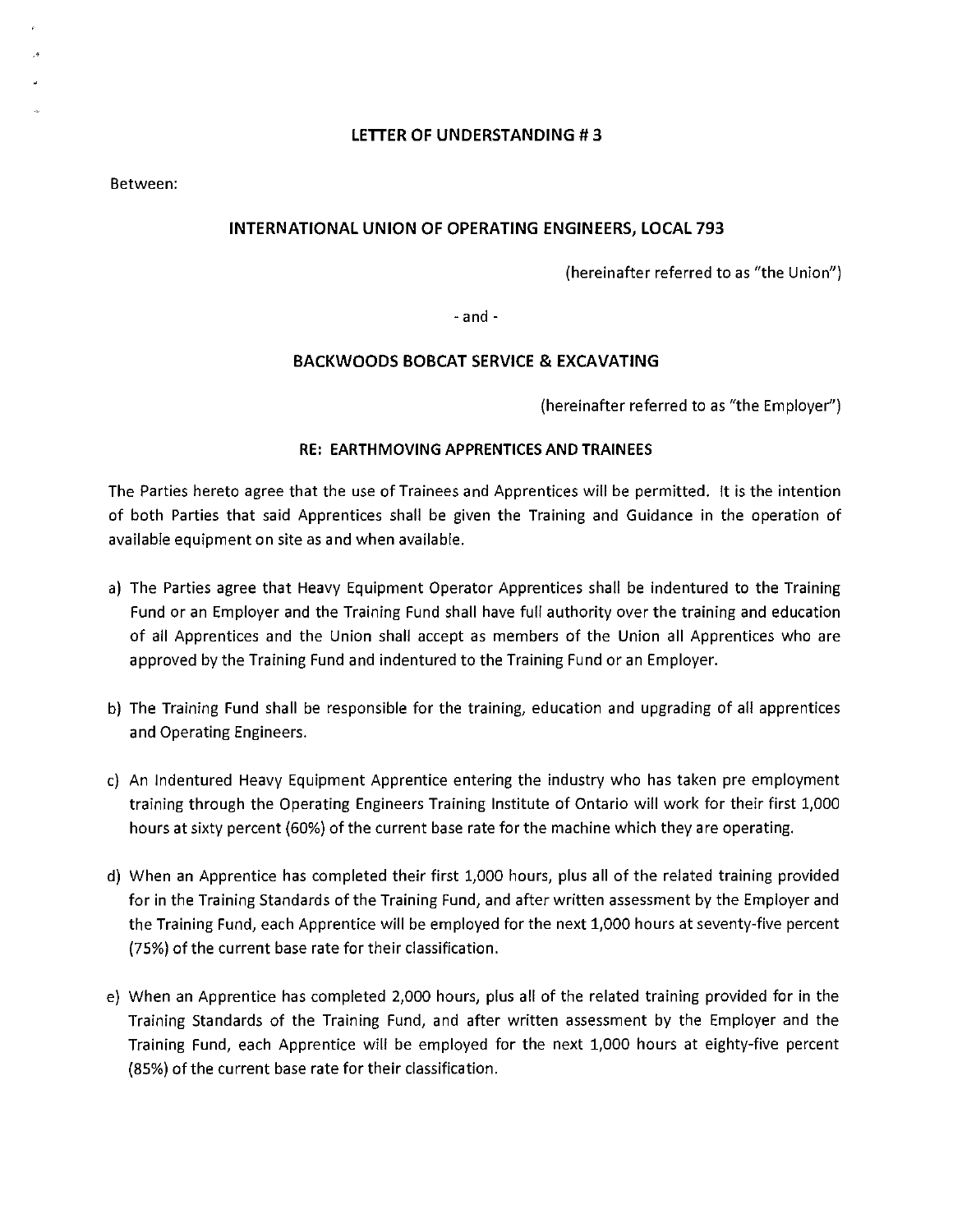- f) After Completion of 3,000 hours of on-the-job training and all related training as from time to time specified by the Training Fund, the Apprentice will then fit into the workforce at the rate of pay provide for in the Collective Agreement.
- g) Hours spent at the Training Institute shall constitute hours worked for the purposes of rate increases.
- h) Employers shall make every effort to keep Apprentices on a steady basis in order to complete their training hours as quickly as possible.
- i) Employers shall request Apprentices through the Union district offices, who will in turn notify the Training Fund at 2245 Speers Road, Oakville. All dispatching of Apprentices shall be done from the appropriate Union district office under the direction of the Training Fund.
- j) The ratio of Trainees/Registered Apprentices employed by the Employer may be a maximum of one {1} Trainee/Registered Apprentice to the first nine {9} Journeyman Operating Engineers in their employ unless otherwise agreed to in writing by both parties. The maximum number of Trainees/Registered Apprentices employed by the Employer at the same time shall be no more than four (4).
- k) The 1 to 9 ratio continues using the following formula;

| <b>Number of Apprentices</b> | Number of Journeyperson |
|------------------------------|-------------------------|
|                              | በባ                      |
|                              | 18                      |
|                              | つつ                      |
|                              | 2C                      |

DATED at St. Catharines, this 30 day of September, 2020.

SIGNED ON BEHALF OF: BACKWOODS BOBCAT SERVICE & EXCAVATING

Mark Dochstader

SIGNED ON BEHALF OF: INTERNATIONAL UNION OF OPERATING ENGINEERS, LOCAL 793

Mike Van Business Representative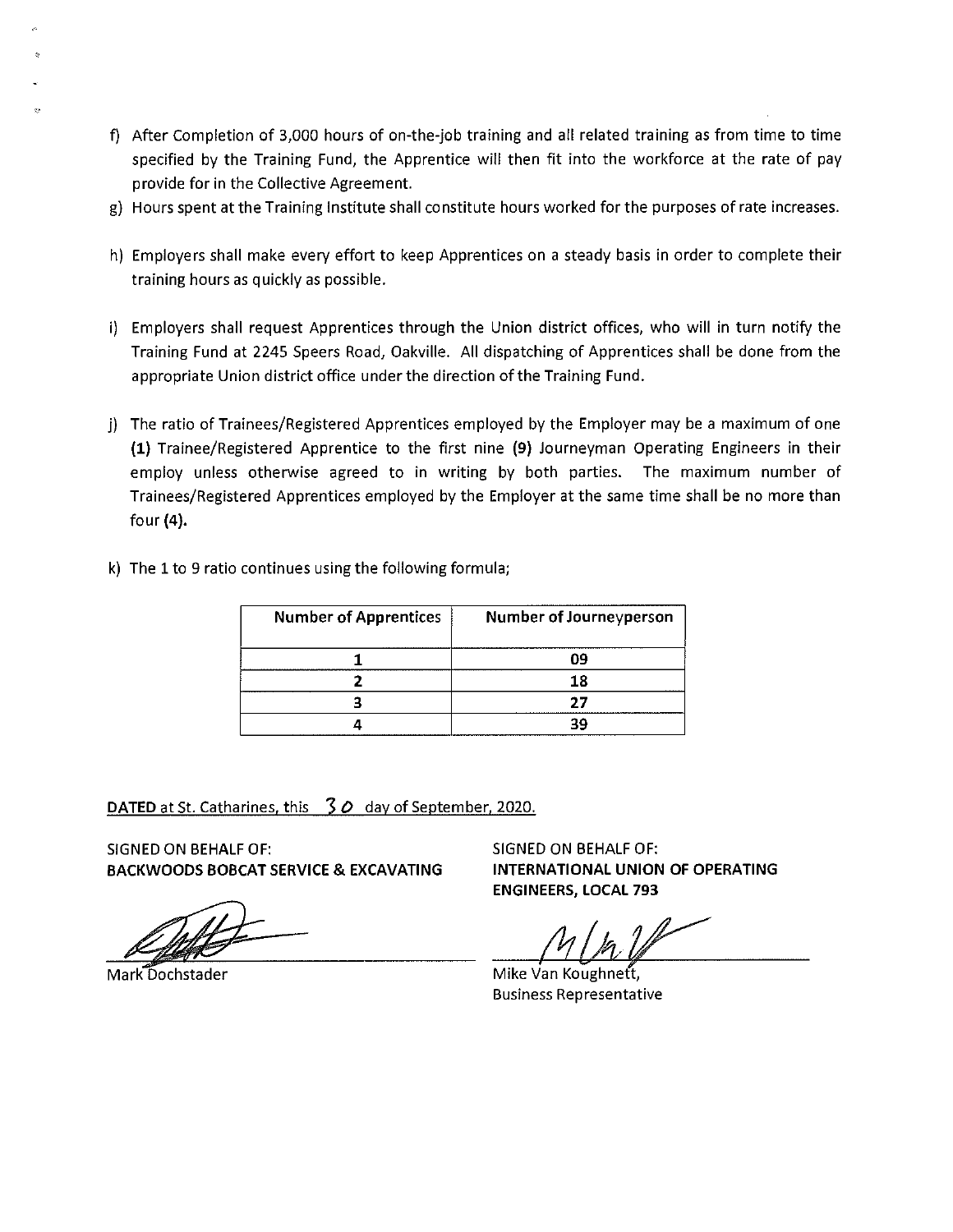Between:

# **INTERNATIONAL UNION OF OPERATING ENGINEERS, LOCAL 793**

(hereinafter referred to as "the Union")

- and -

#### **BACKWOODS BOBCAT SERVICE & EXCAVATING**

(hereinafter referred to as "the Employer")

#### **RE: WORKING FOREMAN**

The Employer and the Union agree that when a working foreman is assigned as a foreman, that said foreman shall not operate equipment which would displace another operator unless there is an unforeseen circumstance or in an emergency.

It is further understood that the intention of this letter is not to prevent working foreman from operating equipment but only to operate said equipment when it is their designated duty to do so.

**DATED** at St. Catharines, this *'10* day of September, 2020.

SIGNED ON BEHALF OF: SIGNED ON BEHALF OF: **BACKWOODS BOBCAT SERVICE & EXCAVATING** 

Mark Dochstader

**INTERNATIONAL UNION OF OPERATING ENGINEERS, LOCAL 793** 

Mike Van Koughnett. Business Representative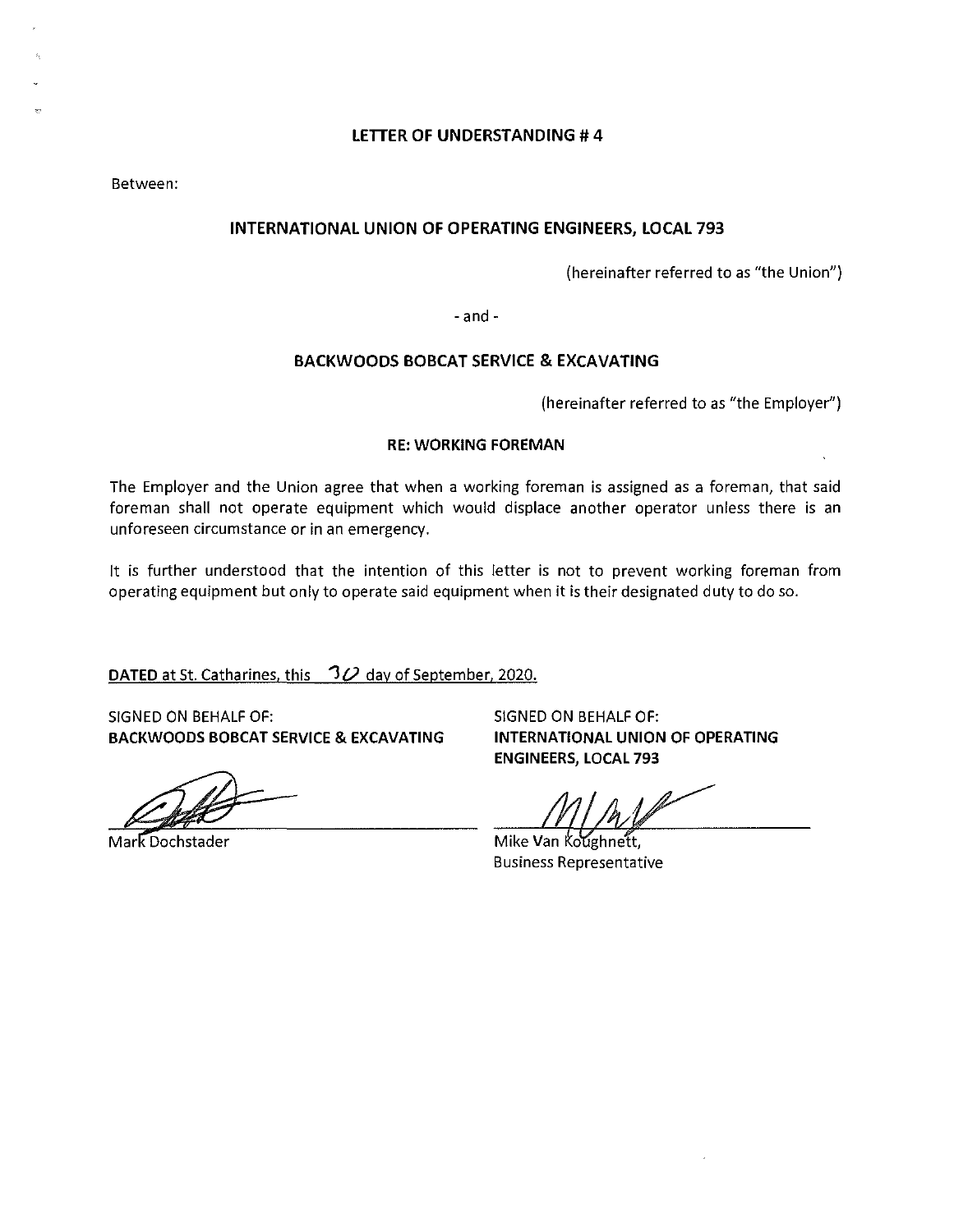Between:

# **INTERNATIONAL UNION OF OPERATING ENGINEERS, LOCAL 793**

(hereinafter referred to as "the Union")

- and -

### **BACKWOODS BOBCAT SERVICE & EXCAVATING**

(hereinafter referred to as "the Employer")

### **RE: SUPPLEMENTARY UNEMPLOYMENT BENEFIT PLAN**

**WHEREAS** the Union and the Employer are parties to a collective agreement effective May 1, 2020 to April 30, 2023 and any renewals thereof ("Collective Agreement");

**AND WHEREAS** the Union wishes to establish and the Employer agrees to support the establishment of the Supplementary Unemployment Benefit Plan ("SUB Plan") to provide certain monetary benefits to Union members who become unemployed and otherwise qualify under the terms of the SUB Plan;

**AND WHEREAS** the SUB Plan will be funded by redirecting a portion of contractor contributions that, as per the Collective Agreement, are currently being contributed to the International Union of Operating Engineers, Local 793 Members Life and Health Benefit Trust of Ontario (the "Health Benefit Plan");

**AND WHEREAS** the Union represents and warrants that the SUB Plan will, at all times, be registered with the Canada Revenue Agency and Service Canada and comply with applicable Jaws, including but not limited to, the Income Tax Act {Canada), and the Employment Insurance Act;

**AND WHEREAS** the redirection of contractor contributions required as per the Collective Agreement to be remitted to the Health Benefit Plan to the SUB Plan is subject to the approval of the SUB Plan by both the Canada Revenue Agency and Service Canada;

**AND WHEREAS** the Employer is not a party to the SUB Plan and the Trust Agreement;

**NOW THEREFORE** the Union and the Employer (the "Parties") agree as follows:

- 1. The Parties agree the Collective Agreement is hereby amended to permit the establishment and funding of the SUB Plan as set out in this Letter of Understanding. To the extent there is any conflict between the Collective Agreement and this Letter of Understanding, the terms of this Letter of Understanding shall prevail.
- 2. To the extent there is any conflict between the terms of the SUB Plan and the Trust Agreement, and the Collective Agreement and this Letter of Understanding, the terms of the Collective Agreement and/or Letter of Understanding shall prevail.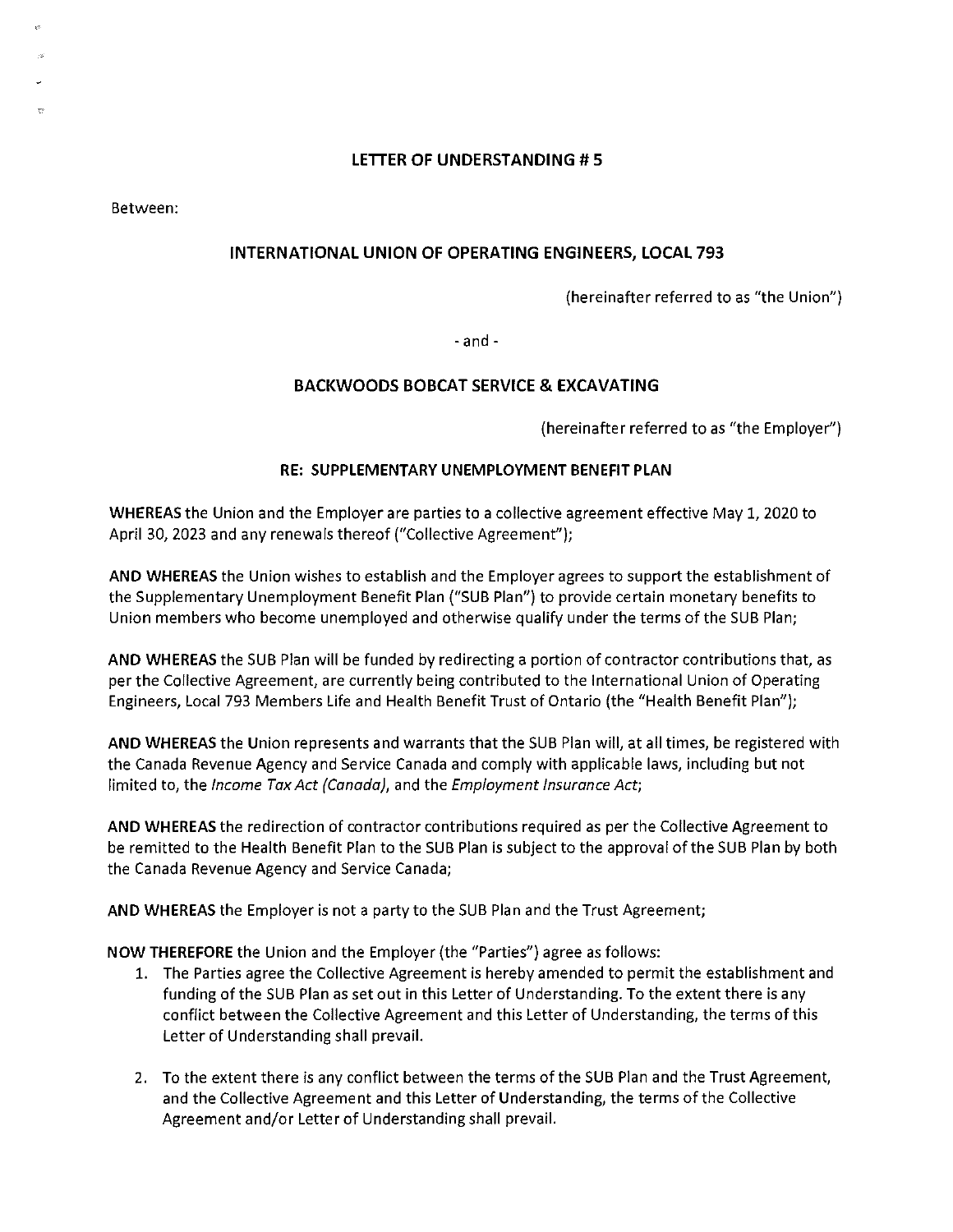- 3. The Parties agree that the contributions made by contractors bound to the Collective Agreement will commence to be redirected from the Health Benefit Plan to the SUB Plan, in incremental increases per hour earned as follows, upon approval of the SUB Plan by both the Canada Revenue Agency and Service Canada:
	- a. within 30 days of approval of the SUB Plan by both the Canada Revenue Agency and Service Canada - \$0.05,
	- b. May  $1, 2021 $0.05$ ,

subject to paragraph 13 below.

 $\mathbb{R}^2$ 

The Trustees of the Health Benefit Plan shall have full discretion to ensure funding of the Health Benefit Plan on an actuarial basis and in no event shall the redirection of funds exceed \$0.50 per hour earned under the Collective Agreement.

- 4. The redirection of contributions in paragraph 3 shall not be construed as changing the procedure and deadlines for contractors to remit monthly contributions. The procedures and deadlines in the Collective Agreement will prevail.
- 5. The Parties agree the redirection of contributions from the Health Benefit Plan to the SUB Plan shall not result in the reduction of any benefit entitlement to any member entitled to coverage under the Health Benefit Plan.
- 6. The Parties agree the SUB Plan shall be established, managed, operated and administered solely by the Trustees of the SUB Plan and that that nothing herein shall be construed to make the Employer, or any individual contractor bound to the Collective Agreement, an insurer or provider of SUB Plan benefits. The financial obligation of the Employer and any individual contractor bound to the Collective Agreement is entirely fulfilled by making the contributions required to the SUB Plan according to the terms of the Collective Agreement as amended by this Letter of Understanding. The Employer or any individual contractor bound to the Collective Agreement shall not be liable to any employee or the Union for SUB Plan top-up payments.
- 7. The Union agrees that nothing in this Letter of Understanding shall result, directly or indirectly, in any increased costs or contribution rates to the Employer and any contractors bound to the Collective Agreement while it is effective.
- 8. The Parties agree any issue concerning the SUB Plan (including but not limited to eligibility to participate in, and entitlement under, the SUB Plan) shall be subject to the specific provisions of the SUB Plan. Any dispute over payment of SUB Plan benefits shall be adjusted solely between the member and the Trustees of the SUB Plan. The Employer, or any individual contractor bound to the Collective Agreement, shall not be requested or required to participate in any such dispute.
- 9. No individual contractor bound to the Collective Agreement shall be asked, required or permitted to sign a participation agreement, including but not limited to the Participation Agreement in Schedule "B" of the Trust Agreement, without the express written consent of the Employer.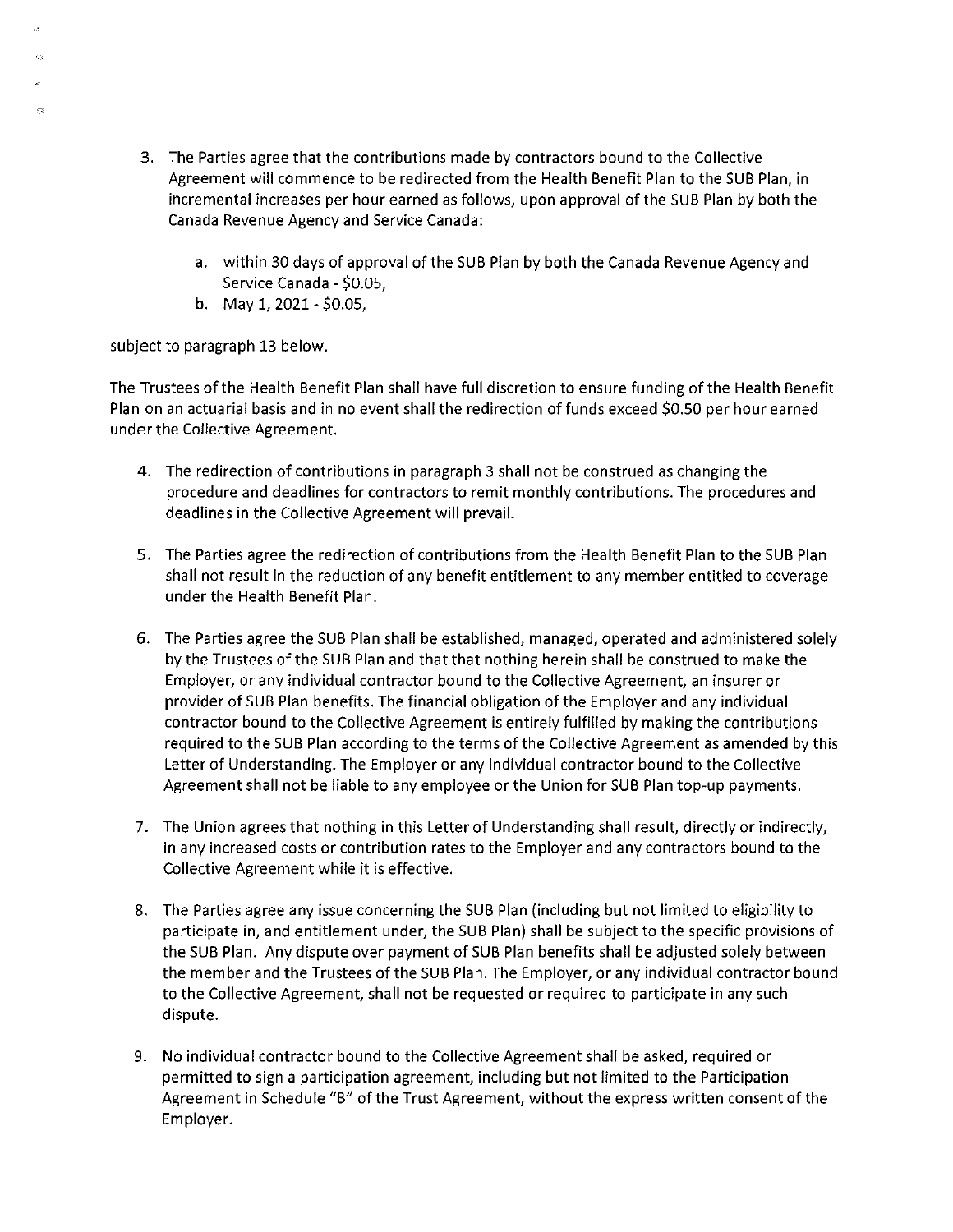10. Any duty, obligation or requirement in the SUB Plan and/or Trust Agreement, including but not limited to procedures for individual contractors to remit contributions to the SUB Plan and penalties for failing to do the same, shall be unenforceable against the Employer and individual contractors bound to the Collective Agreement. This includes, but is not limited to, the deadlines for contribution remittances, procedures for remitting contributions, the powers of the Union and/or Trustees to request documents from contractors and to perform audits of individual contractors, charge interest, liquidated damages and any other penalty that may be imposed on contractors for failing to remit contributions. The provisions of the Collective Agreement in respect of any of the aforesaid matters will prevail. In the absence of any provision in the Collective Agreement, no such power on the part of the Union or the Trustees can be inferred despite the provisions of the SUB Plan or the Trust Agreement.

 $\mathbb{F}_{\frac{N_1}{2}}$ 

ę.<br>Pr

- 11. The Union agrees to save harmless and indemnify the Employer, and any individual contractor bound to the Collective Agreement, from and against any claim, charge, tax, penalty, damages or demand which might be made upon the Employer and/or any contractors in connection with this Letter of Understanding respecting withholdings and remittances pursuant to the Income Tax Act (Canada), the Employment Insurance Act, the Canada Pension Plan Act, and pursuant to any other duly recognized federal and provincial taxing authorities or statutes, and in respect of any claim, charge, tax or penalty which may be made on behalf of or related to the Canada Employment Insurance Commission and Canada Pension Commission or any other government agency or commission under the applicable statutes and regulations with respect to any amount paid to a member under the SUB Plan, and from and against any claim of whatever nature which may be made by, on behalf of or in respect of any member in connection with the SUB Plan, including legal fees and expenses related to such claims.
- 12. In addition, the Union agrees to indemnify the Employer and any contractor bound to the Collective Agreement, in respect of any claims or demands by Employment and Social Development Canada ("ESDC"), or any similar governmental agency, for overpaid benefits which, according to the ESDC, should be clawed back due to the payments to a particular employee from the SUB Plan, and any interest or penalties relating thereto and any reasonable costs or expenses incurred in defending such claims or demands.
- 13. The Union confirms that it is taking all reasonable steps to register and seek approval of the SUB Plan with both the Canada Revenue Agency and Service Canada. The Union will be responsible for obtaining any further approval required to renew the SUB Plan with both the Canada Revenue Agency and Service Canada. Upon request, the Union will provide the Employer with proof of registration of the SUB Plan with Service Canada and/or the Canada Revenue Agency.
- 14. If the Canada Revenue Agency and Service Canada approval, in accordance with paragraph 13, is not received by December 31, 2020, this Letter of Understanding will become null and void.
- 15. Upon request, the Union or the Trustees will provide the Employer with a copy of the SUB Plan or the Trust Agreement. In the event that the Union or the Trustees amend the terms of the SUB Plan or the Trust Agreement, or terminate the SUB Plan or Trust Agreement, at any time following the execution of this Letter of Understanding, the Employer shall be provided with notice, in writing, no later than 30 days prior to the effective date of the amendment or termination.